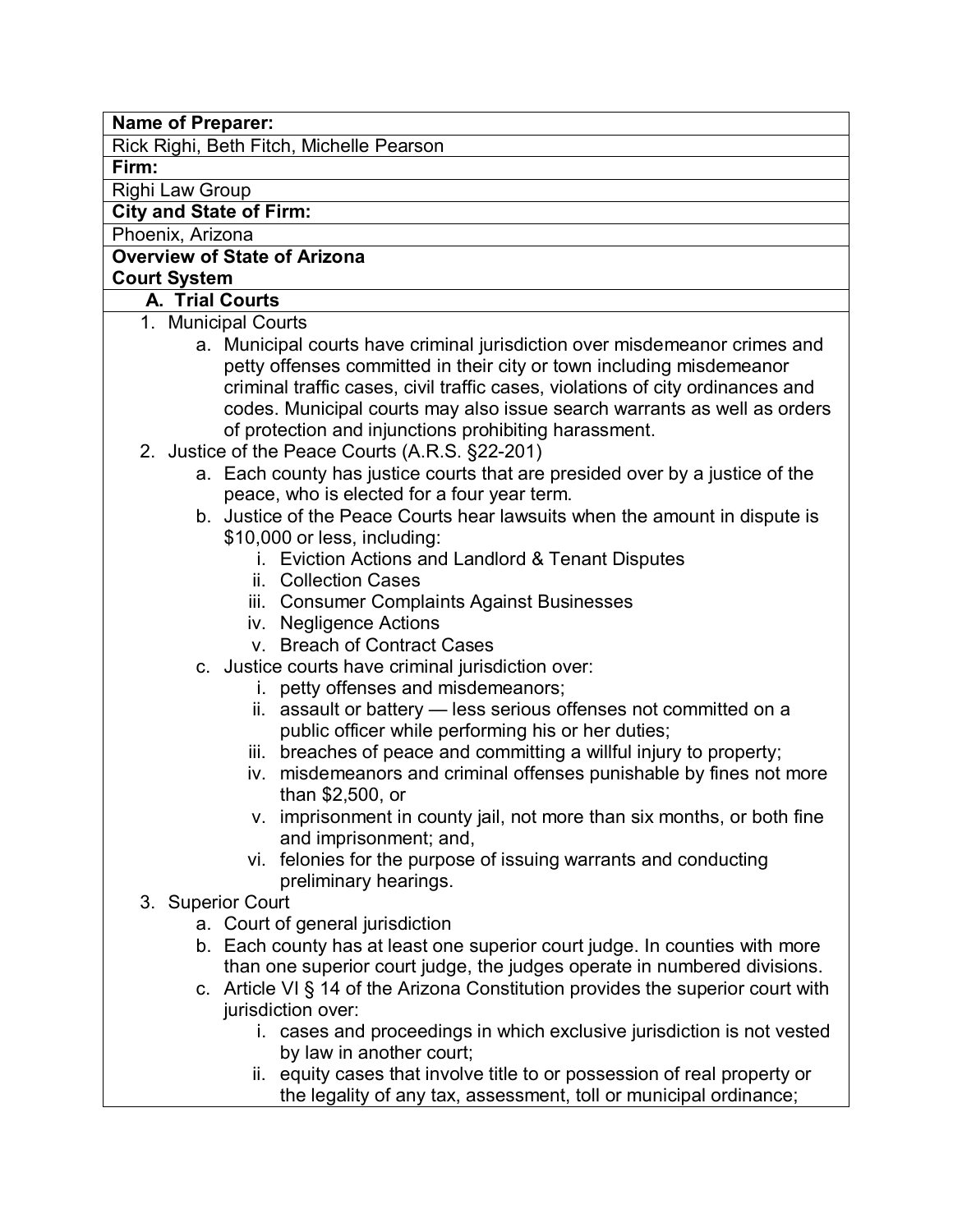| iii. other cases in which the value of property in question is \$1,000 or                                                                                |
|----------------------------------------------------------------------------------------------------------------------------------------------------------|
| more, exclusive of interest and costs;<br>iv. criminal cases amounting to a felony, and misdemeanor cases not                                            |
| otherwise provided for by law;                                                                                                                           |
| v. forcible entry and detainer actions (evictions of renters);                                                                                           |
| vi. proceedings in insolvency (however, bankruptcy is handled in                                                                                         |
| federal court);                                                                                                                                          |
| vii. actions to prevent or stop nuisances;                                                                                                               |
| viii. matters of probate (wills, estates);                                                                                                               |
| ix. dissolution or annulment of marriages (divorces);<br>x. naturalization and the issuance of appropriate documents for these                           |
| events; and,                                                                                                                                             |
| special cases and proceedings not otherwise provided for, and<br>Xİ.                                                                                     |
| such other jurisdiction as may be provided by law.                                                                                                       |
| d. The Superior Court acts as an appellate court for justice and municipal                                                                               |
| courts.                                                                                                                                                  |
| 4. Juvenile Court                                                                                                                                        |
| a. Counties with more than one superior court judge also have a special                                                                                  |
| juvenile court. One or more superior court judges are assigned to hear all                                                                               |
| juvenile cases involving delinquency, incorrigibility and dependency.<br>5. Tax Court                                                                    |
| a. The Tax Court has jurisdiction over all questions of law and fact relating to                                                                         |
| disputes involving the imposition, assessment or collection of Arizona                                                                                   |
| taxes. Although the Tax Court is a department of the Superior Court in                                                                                   |
| Maricopa County, it handles cases across the state.                                                                                                      |
| b. The small claims division hears disputes concerning the valuation or                                                                                  |
| classification of class five property (your home), or where the full cash                                                                                |
| value of all real and personal property does not exceed \$300,000. In                                                                                    |
| addition, the small claims division judges hear all tax cases in which the<br>amount of taxes, interest at the time of assessment, and penalties is less |
| than \$5,000. There is no right to appeal the decision of the Tax Court's                                                                                |
| small claims division.                                                                                                                                   |
|                                                                                                                                                          |
|                                                                                                                                                          |
| <b>B. Appellate Courts</b>                                                                                                                               |
|                                                                                                                                                          |
| 1. Court of Appeals (A.R.S. §12-120)<br>a. Comprised of two divisions:                                                                                   |
| i. Division One in Phoenix has 16 judges                                                                                                                 |
| 1. Division One consists of the counties of Maricopa, Yuma, La                                                                                           |
| Paz, Mohave, Coconino, Yavapai, Navajo and Apache                                                                                                        |
| ii. Division Two in Tucson has six judges                                                                                                                |
| 1. Division Two consists of the counties of Pima, Cochise,                                                                                               |
| Santa Cruz, Greenlee, Graham and Gila.                                                                                                                   |

- b. The Court of Appeals:
	- i. hears and decides cases in three judge panels;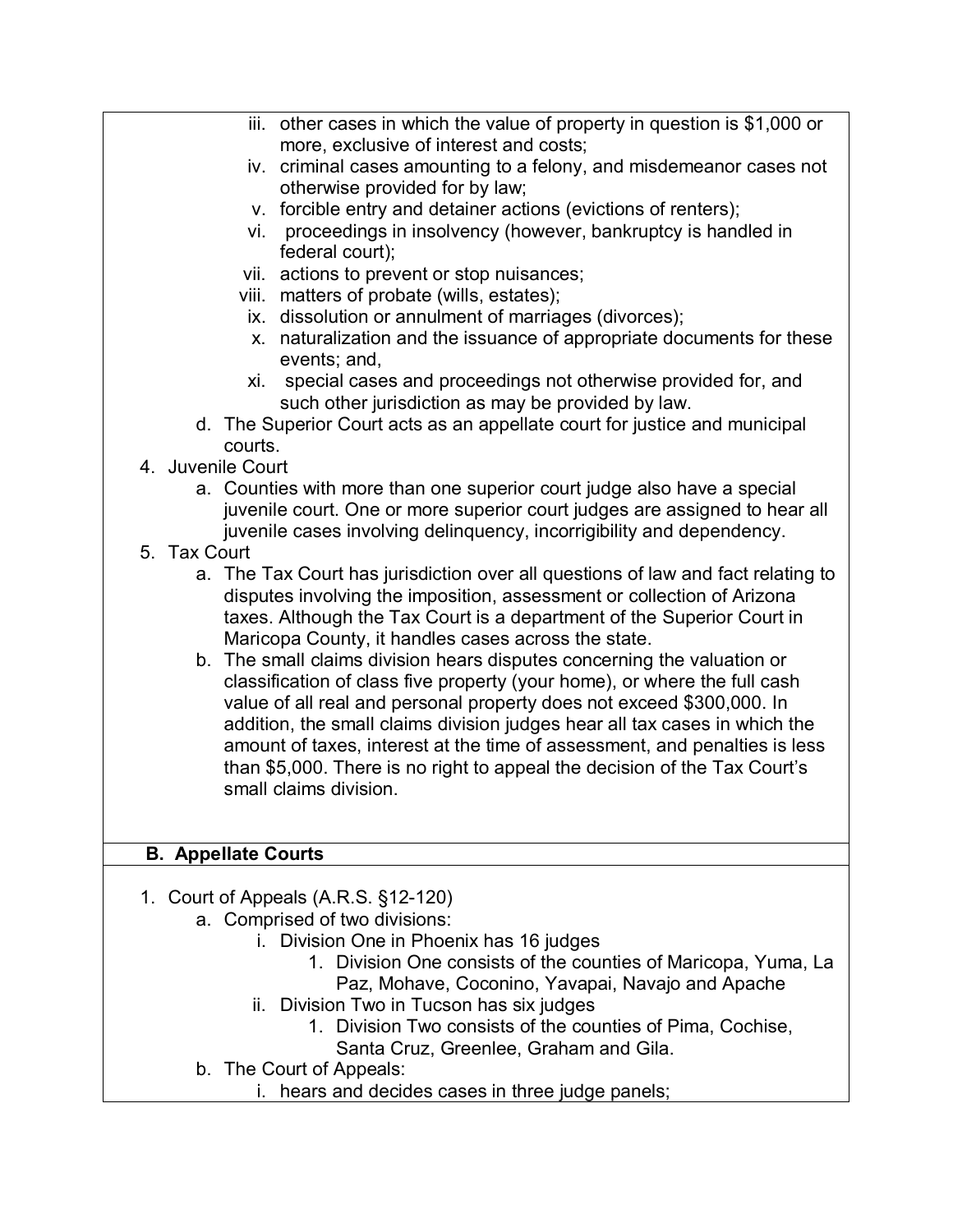- ii. has jurisdiction in all matters properly appealed from superior court; and,
- iii. reviews all decisions properly appealed to it.
- c. Court of Appeals, Division One, has statewide responsibility for appeals from the Industrial Commission, unemployment compensation rulings of the Department of Economic Security, and rulings by the Tax Court.
- 2. The Supreme Court (Article VI, §5 of the Arizona Constitution)
	- a. Primary judicial duties are to review appeals and provide rules of procedure for all the courts in Arizona.
	- b. The Supreme Court:
		- i. may choose to review a decision of the court of appeals when a party (the plaintiff or defendant in the original case) files a petition for review;
		- ii. always hears the appeal when the superior court imposes a death sentence;
		- iii. regulates activities of the State Bar of Arizona and oversees admission of new attorneys to the practice of law;
		- iv. reviews charges of misconduct against attorneys, and has the authority to suspend or disbar them; and,
		- v. serves as the final decision making body when disciplinary recommendations are filed against Arizona judges by the Commission on Judicial Conduct.
	- c. Five justices serve on the Supreme Court for a regular term of six years. One justice is selected by fellow justices to serve as Chief Justice for a five year term. A.R.S. §12-101

# **Procedural**

#### **A. Venue**

- 1. Pursuant to A.R.S. §12-401, a person shall be sued in the county in which the person resides, except:
	- a. When a defendant or all of several defendants reside outside the state or their residence is unknown, the action may be brought in the county in which the plaintiff resides.
	- b. A married person may be sued in the county in which such person's spouse resides unless such spouse is living separate and apart from the defendant.
	- c. Transient persons may be sued in any county in which found.
	- d. Persons who have contracted a debt or obligation in one county and thereafter remove to another county may be sued in either county.
	- e. Persons who have contracted in writing to perform an obligation in one county may be sued in such county or where they reside.
	- f. Persons who have contracted a debt or obligation without the state may be sued in any county in which found.
	- g. When there are several defendants residing in different counties, action may be brought in the county in which any of the defendants reside.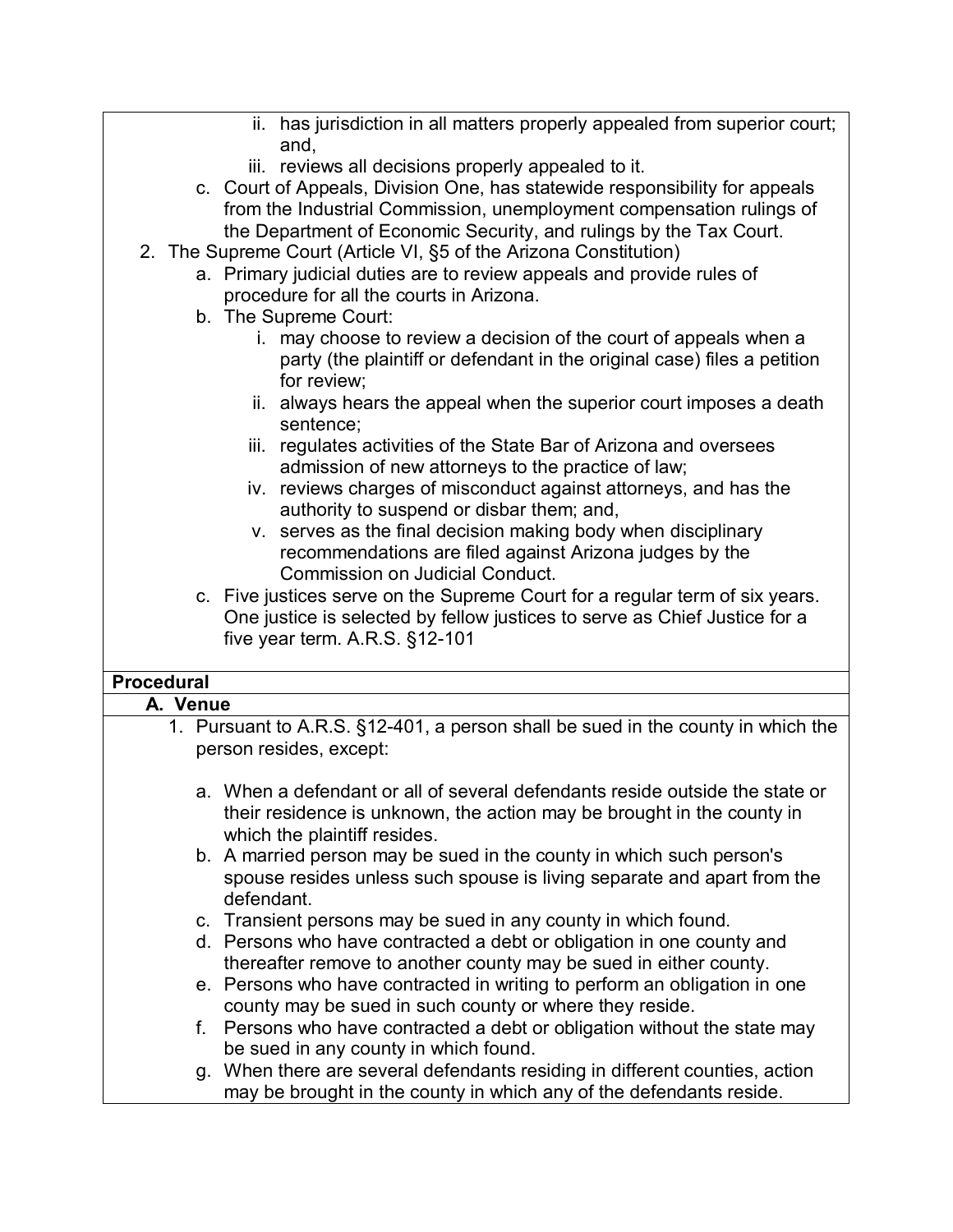- h. Actions against personal representatives, administrators, guardians and conservators as such, to establish a money demand against the estate represented by them, shall be brought in the county in which the estate is being administered.
- i. In cases of fraud and defalcation of public officers action may be brought in the county in which the fraud was committed or the defalcation occurred, or in which the defendant or any of several defendants reside or may be found.
- j. When the foundation of the action is a crime, offense or trespass for which an action in damages may lie, the action may be brought in the county in which the crime, offense or trespass was committed or in the county in which the defendant or any of the several defendants reside or may be found, but any action for damages against the editor, proprietor or publisher of a newspaper or periodical published in the state for publication of an alleged libelous statement shall be brought in the county in which the principal publication office of the newspaper or periodical is located or in the county where the plaintiff resided at the time of publication of such statement.
- k. Actions for the recovery of personal property may be brought in the county in which the property may be or in which the defendant or any of several defendants may be found.
- l. Actions for the recovery of real property, for damages thereto, for rents, profits, use and occupation thereof, for partition thereof, to quiet title thereto, to remove a cloud or incumbrance on the title thereto, to foreclose mortgages and other liens thereon, to prevent or stay waste or injuries thereto, and all other actions concerning real property, shall be brought in the county in which the real property or a part thereof is located.
- m. Actions for dissolution of marriage or legal separation shall be brought in the county in which a petitioner is residing at the time the action is filed.
- n. Actions to enjoin execution of judgments or to stay proceedings in any action shall be brought in the county in which the judgment was rendered or the action is pending.
- o. Actions against counties shall be brought in the county sued unless several counties defendants, when it may be brought in any one of the counties.
- p. Actions against public officers shall be brought in the county in which the officer, or one of several officers, holds office.
- q. Actions on behalf of the state shall be brought in the county in which the seat of government is located.
- r. Actions against railroad companies, insurance companies, telegraph or telephone companies, joint stock companies and other corporations may be brought in any county in which the cause of action, or a part thereof, arose, or in the county in which defendant has an agent or representative, owns property or conducts any business.
- s. Where part of a river, watercourse, highway, road or street is the boundary line between two counties, the courts of each of the counties shall have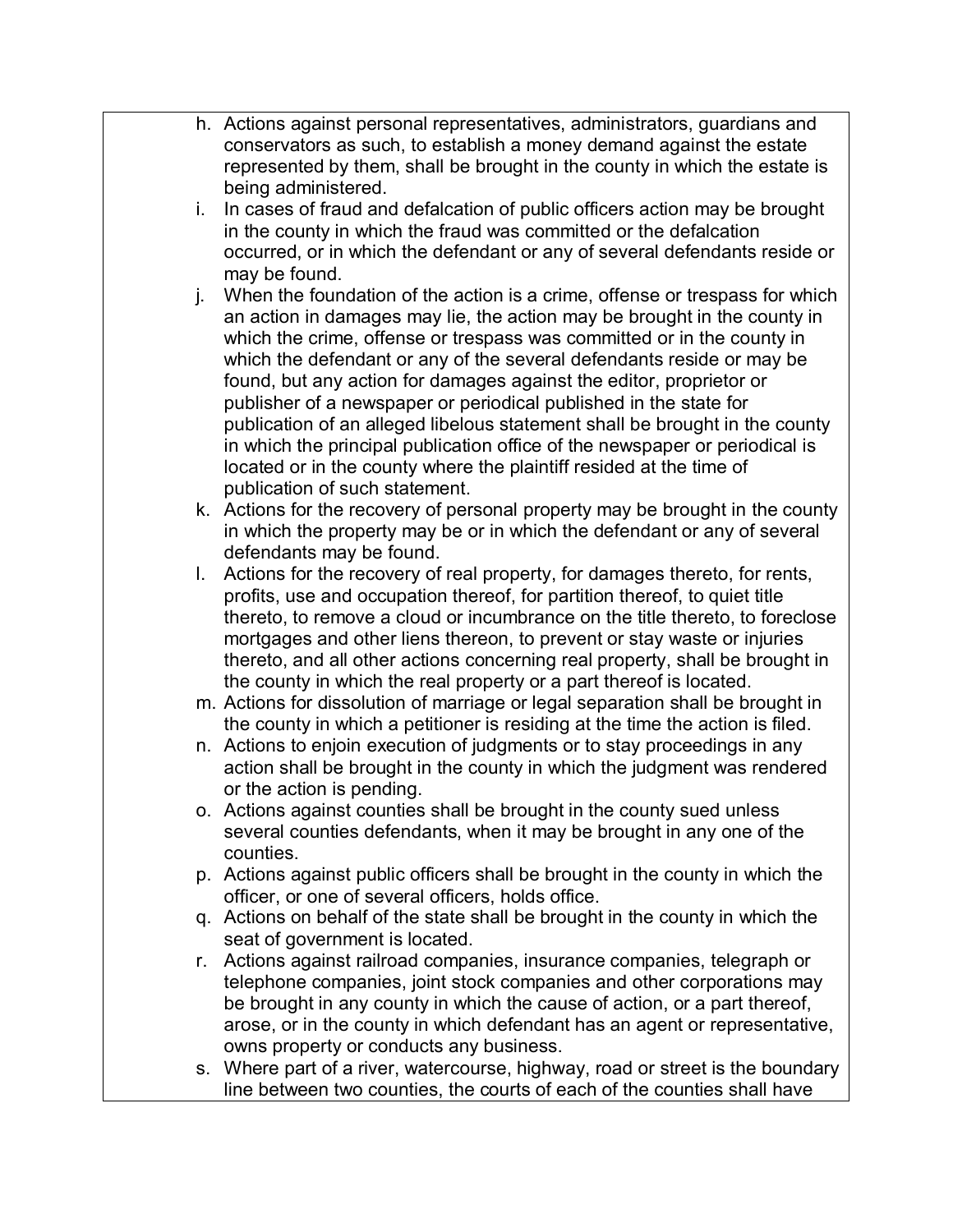concurrent jurisdiction in actions over such parts of the river, watercourse, highway, road or street.

2. Not more than one change of venue or one change of judge may be granted in any action, but each party shall be heard to urge his objections to a county or judge in the first instance.(A.R.S. §12-411)

## **B. Statute of Limitations**

The following statutes of limitation are pertinent:

- 1. One Year after the cause of action accrues (A.R.S. §12-541) for:
	- a. Malicious prosecution
	- b. False imprisonment
	- c. Libel or slander
	- d. Seduction or breach of promise of marriage
	- e. Breach of employment contract
	- f. Wrongful termination
	- g. Liability created by statute other than a penalty or forfeiture.
- 2. Two year statute of limitation after the cause of action accrues (A.R.S. §12-542) for:
	- a. Injuries done to person
	- b. Injuries done to person when death ensues
	- c. Injury to property
	- d. Conversion of property
	- e. Forcible entry and forcible detainer
	- f. Real property claimed by right of possession (A.R.S. §12-522
- 3. Real Property in adverse possession under title or color of title: Three years after the cause of action accrues (A.R.S. §12-523).
- 4. Contract in writing for debt: six years after the cause of action accrues (A.R.S. §12-548).

Savings Statute (A.R.S. 12-504)

- 1. If an action is terminated in any manner other than by abatement, voluntary dismissal, dismissal for lack of prosecution or a final judgment on the merits, a new action may be commenced for the same cause after the expiration of the time so limited and within six months after such termination.
- 2. If an action timely commenced is terminated by abatement, voluntary dismissal by order of the court or dismissal for lack of prosecution, the court in its discretion may provide a period for commencement of a new action for the same cause. Such period shall not exceed six months from the date of termination.

## **C. Time for Filing an Answer**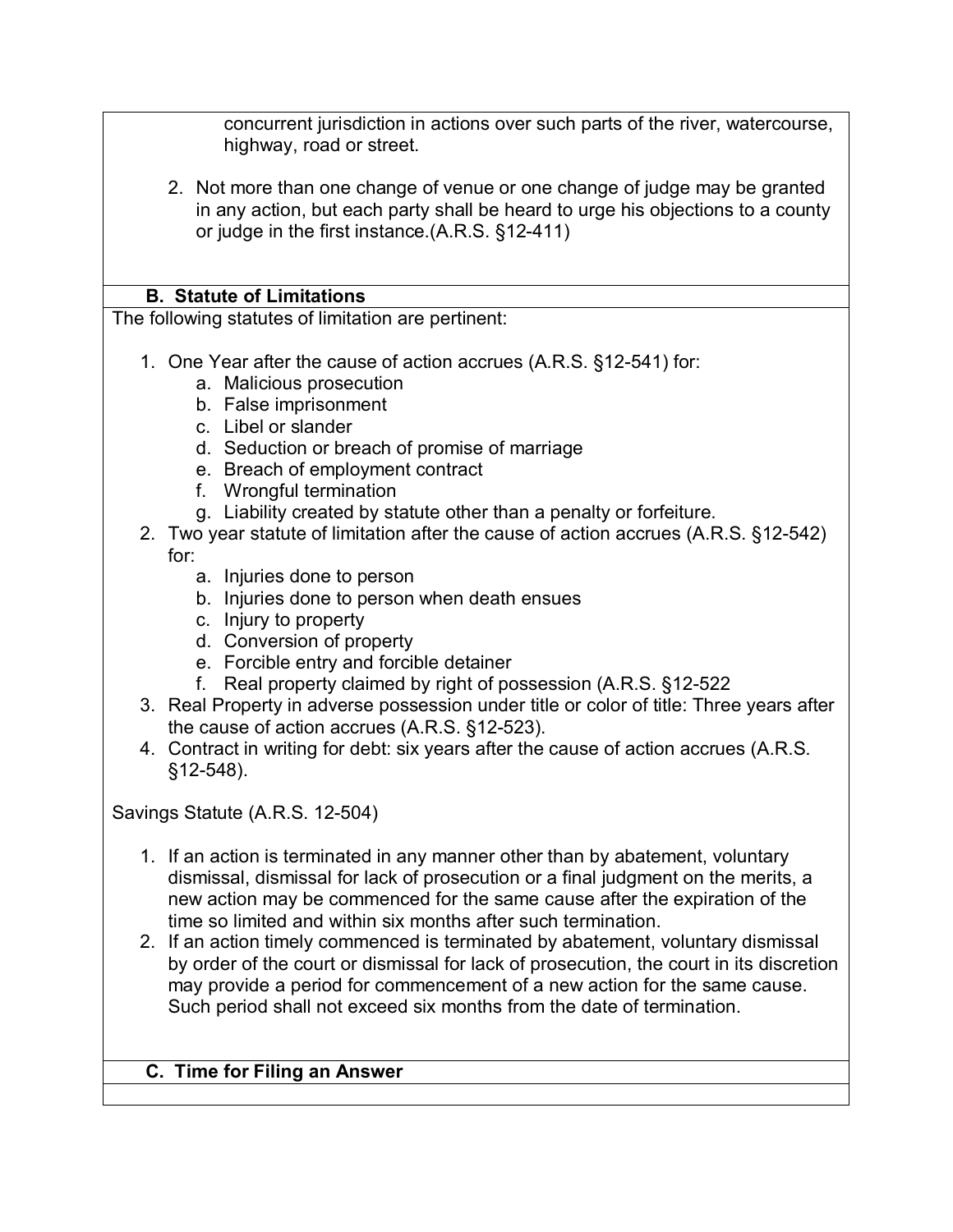An Answer must be filed within 20 days after the service of the summons and complaint upon the defendant. Ariz.R.Civ.P. 12(a). If service of the summons has been waived on request, an answer shall be served and filed within 60 days after the date when the request was sent or 90 days after that date if the defendant was addressed outside any judicial district of the United States.

- 1. Computing Time:
	- a. The actual date of service is NOT included
	- b. Weekends and legal holidays are included only if the period of time specified or allowed is over 11 days.
	- c. The last day of the period shall be included unless it is a weekend or legal holiday, in which the period runs until the end of the next day which is not a weekend or legal holiday.
- 2. Accrual of Tort Actions
	- a. Accrual of tort limitations period is governed by the discovery rule and occurs when the plaintiff knows or should have known of the alleged tort and has sustained irrevocable harm as a result of the tort.

An action may be dismissed:

- (a) By the plaintiff without order of court by filing a notice of dismissal at any time before service by the adverse party of an answer or of a motion for summary judgment, whichever first occurs, or
- (b) By order of the court pursuant to a stipulation of dismissal signed by all parties who have appeared in the action. (Ariz.R.Civ.P. 41(a)).

A defendant may move for dismissal of an action or claim against the defendant for failure of the plaintiff to prosecute or to comply with the Rules of Civil Procedure. A dismissal under these terms operates as an adjudication upon the merits unless the dismissal is for lack of jurisdiction, improper venue or failure to join a party under Rule 19. (A.R.S. §41(b)).

## **Liability**

# **A. Negligence**

1. Common Law Negligence

Negligence is conduct which falls below the standard established by law for the protection of others against unreasonable risk of harm. Restatement (Second) of Torts §282. A claim for negligence requires proof of the following four elements:

- a. the existence of a duty of care
- b. a breach of that duty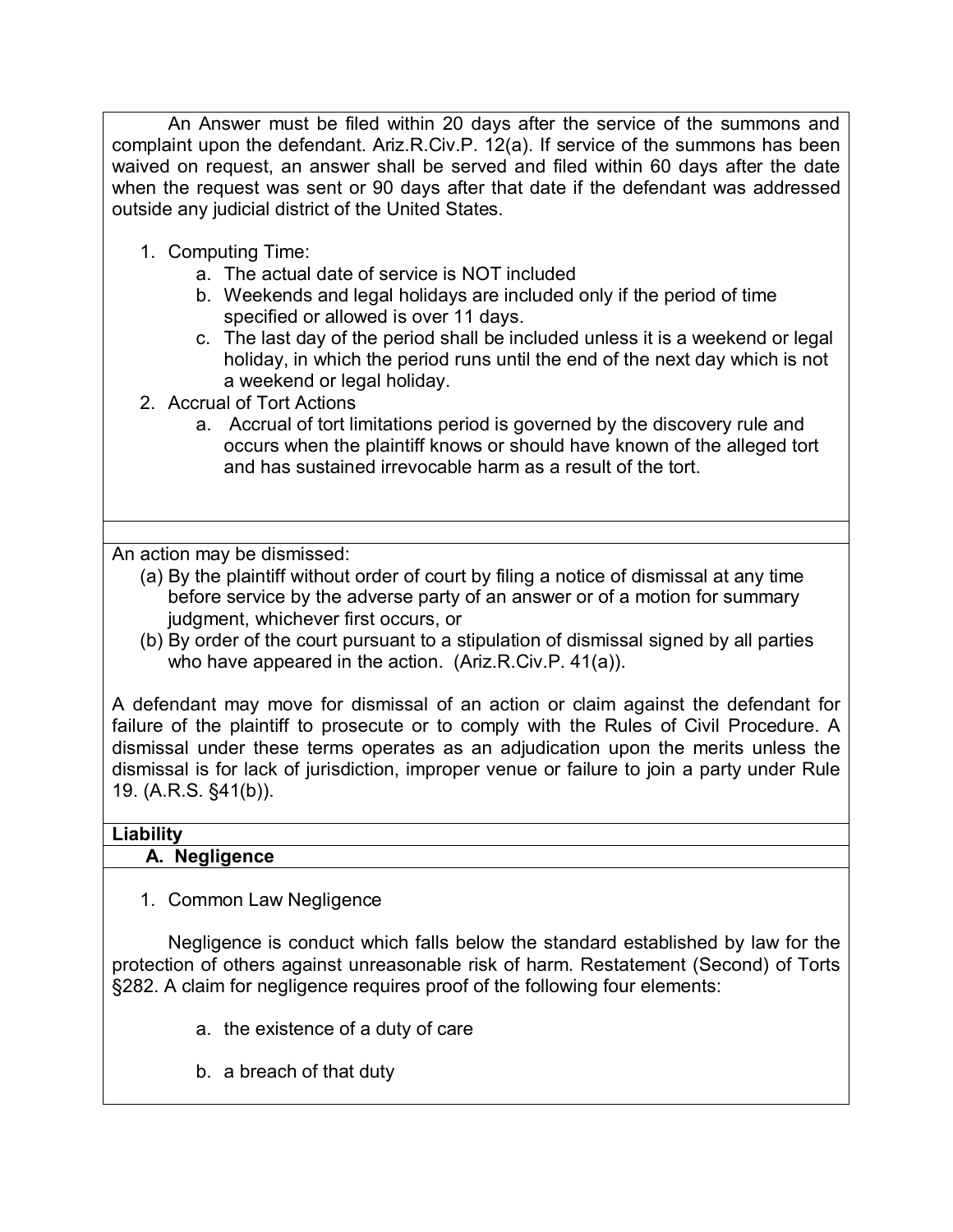- c. that the breach of duty was the proximate cause of the inury
- d. actual damages

Duty is an obligation, recognized by law, requiring the defendant to conform to a certain standard of conduct for the protection of others against unreasonable risks. *Ontiveros v. Borak,* 136 Ariz. 500, 504, 667 P.2d 200, 204 (1983). If a legal duty exists, and a breach of that duty occurs, negligence cannot exist unless such breach is the cause of the claimant's damages. Causation is comprised of two distinct legal concepts. First, a party is required to prove cause-in-fact. In other words, a party must prove that the injury claimed would not have occurred "but for" the negligent act or in the alternative, that the negligent act was a "substantial factor" in the resulting injury. *Inspiration Consol. Copper Co. v. Conwell*, 21 Ariz. 480, 484, 190 P. 88, 90 (1920); *Brand v. J.H. Rose Trucking Co*., 120 Ariz. 201, 427 P.2d 519 (1967). Second, it must be determined by the court that the "scope of liability" extends to the range of risks or harms suffered. *Rogers v. Retrum*, 170 Ariz. 399, 402, 825 P.2d 20, 23 (App. 1991); *Salt River Valley Water Users' Ass'n v. Cornum*, 49 Ariz. 1, 63 P.2d 639 (1937); *Ontiveros v. Borak*, 136 Ariz. 500, 667 P.2d 200(1983); *Sabina v. Yavapai County Flood Control Dist.*, 196 Ariz. 166, 171, 993 P.2d 1130, 1135 (App. 1999).

2. Comparative Negligence/Contributory Negligence

The Uniform Contribution Among Tortfeasors Act (UCATA) predominantly establishes a system of pure comparative fault. Jefferson L. Lankford & Douglas A. Blaze, The Law of Negligence in Arizona,  $\S6.02(1)$  at 6-7 ( $3<sup>rd</sup>$  Ed. 2010). This allows injured parties compensation even when they are at fault, but reduces damages attributable to that fault, and renders "each tortfeasor responsible for paying for his or her percentage of fault and no more." *State Farm Ins. Cos. v. Premier Manufactured Sys. Inc.*, 217 Ariz. 222, 225, ¶12, 172 P.3d 410, 413 (2007). The general goal of UCATA is to make each tortfeasor responsible for only its share of fault. *Jimenez v. Sears, Roebuck & Co.*, 183 Ariz. 399, 404, 904 P.2d 861, 866 (1995). This ensures liability is allocated to defendants only in direct proportion to their percentages of fault, and affords a joint tortfeasor paying an amount exceeding his or her share of fault the right contribution from other torfeasors. *Wareing v. Falk,* 182 Ariz. 495, 897 P.2d 1381 (App. 1995).

It is the fact finder's responsibility to distribute fault among all those who contributed to a plaintiff's injury. *Scottsdale Ins. Co. v. Cendejas*, 220Ariz. 281, 285, ¶18, 205 P.3d 1128, 1132 (App. 2009). This distribution of relative degrees of fault amongst parties and, if appropriate, non-parties, must add up to 100%. A.R.S. §12- 5606(A)-(C); see also RAJI (Civil) 4<sup>th</sup> ed., Fault Instruction 11 (2005). Where multiple tortfeasors cause a single, indivisible injury, plaintiff need only prove a defendant's action was a "substantial factor" in causing the injury. *Piner v. Super. Ct*., 192 Ariz. 182, 188, ¶24, 962 P.2d 909, 915 (1998). If causation is indeterminable, and plaintiff demonstrates multiple defendants contributed to the final result, the burden shifts to defendant tortfeasors to apportion damages among themselves. Id. at 189, ¶30, 962 P.2d at 916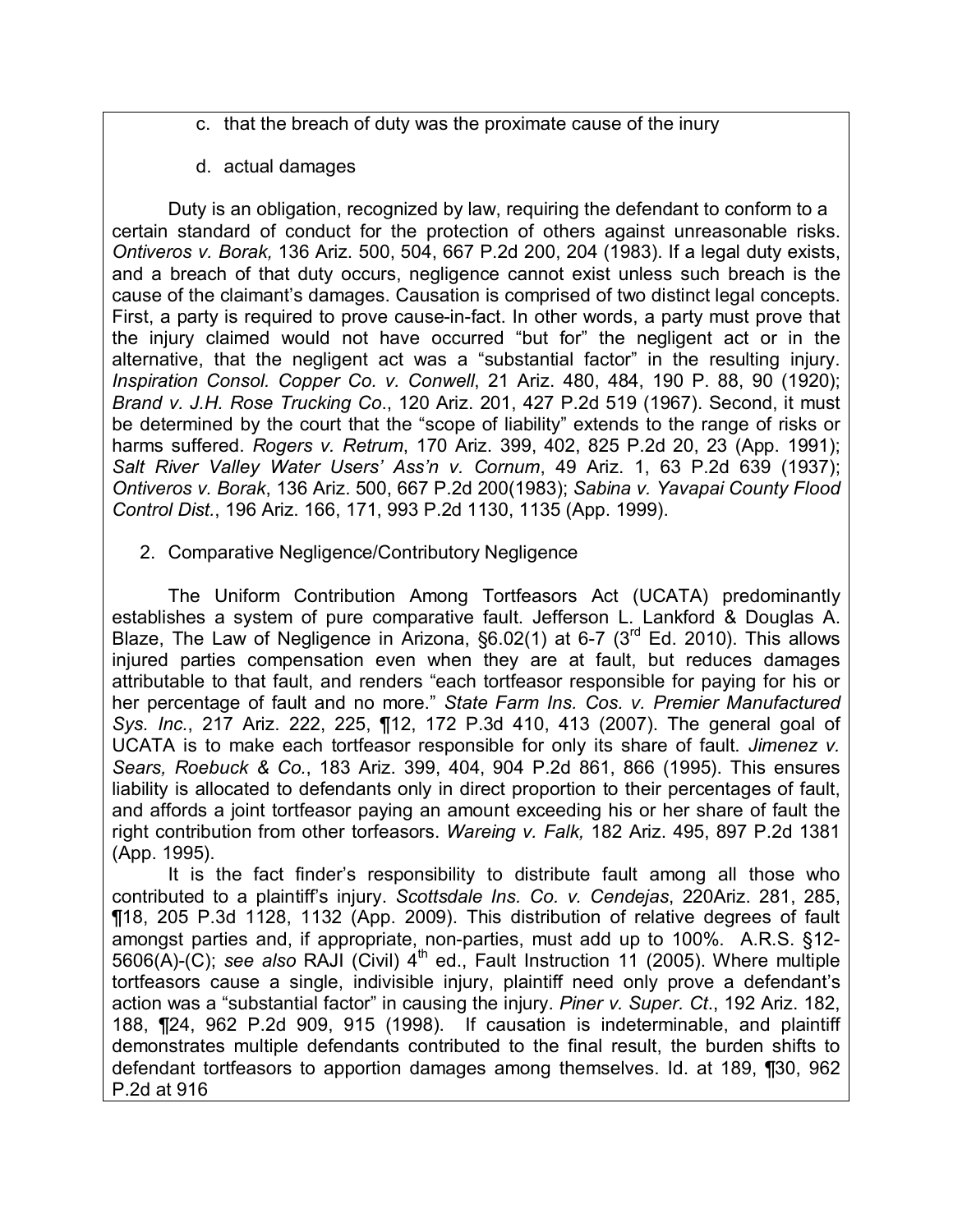Comparative fault is an affirmative defense that defendant has the burden to prove. *A Tumbling-T Ranches v. Flood Control Dist. of Maricopa Cty.,* 22 Ariz. 515, 540, ¶83, 217 P.3d 1220, 1245 (App. 2009), *review denied* March 2, 2010. The defenses to comparative negligence and assumption of the risk are "in all cases a question of fact and shall at all times be left to the jury." A.R.S. §12-2505(A).

Contributory negligence is applied comparatively with the fault of the defendant or defendants and any non-parties. A.R.S. §12-2502. The test for contributory negligence is whether the plaintiff's conduct, or that of any non-party at fault, under the circumstances was that of a reasonable, prudent person exercising ordinary care for his own safety. *McGriff v. McGriff*, 114 Ariz. 323, 560 P.2d 1230 (1977). In order to constitute fault, the negligent conduct must have been a proximate cause of injury. *McDowell v. Davis*, 104 Ariz. 69, 448 P.2d 869 (1968).

The Arizona Constitution states that contributory negligence is always left to the jury. Ariz. Const. art. 18, §5. Similarly, the court can never instruct the jury that the plaintiff or non-party at fault was contributorily negligent. *Id*. A court can, however, instruct the jury that certain conduct by the plaintiff or non-party at fault constitutes negligence per se, but, following such an instruction, the jury decides whether to apply the doctrine of contributory negligence. *Barnes v. City of Tucson*, 157 Ariz. 566, 760 P.2d 566 (App. 1988).

#### **B. Negligence Defenses**

1. Assumption of the Risk

The defense of assumption of the risk is always one for the jury to decide. Ariz. Const. art. 18, §5. Assumption of the risk can be found to exist no matter how careful the plaintiff was as it is based upon the notion of consent as opposed to carelessness. *Hildebrand v. Minyard*, 16 Ariz. App. 583, 494 P.2d 1328 (1972). A person who fails to fully appreciate and comprehend the risks of his actions may be contributorily negligent, but has not assumed the risk. *Id*. In order to assume a risk, a person must know the facts or circumstances creating the danger, comprehend and fully appreciate the consequences of his actions, and voluntarily expose himself to them. *Chavez v. Pima County,* 107 Ariz. 358, 488 P.2d 978 (1971). Two of the most common variations of assumption of the risk are express and implied. The Supreme Court has decided that no matter how aggressively the express assumption of the risk agreements are written, whether the plaintiff who signed the agreement actually assumed the risk remains a jury question which precludes the entry of summary judgment in favor of the defendant who created the agreement. *Phelps v. Firebird Raceway, Inc.,* 210 Ariz. 403, 111 P.3d 1003 (2005).

The other main type of assumption of the risk is that which is implied from the circumstances of the case. *Hildebrand v. Minyard*, 16 Ariz. App. 583, 494 P.2d 1328 (1972). The elements of implied assumption of the risk are (1) a risk of harm to plaintiff caused by defendant's conduct or by the condition of defendant's land or chattels; (2) a plaintiff's actual knowledge of the particular risk and appreciation of its magnitude; and (3) a plaintiff's voluntary choice to enter or remain within the area of risk under circumstances which manifest his willingness to accept the particular risk. *Id.*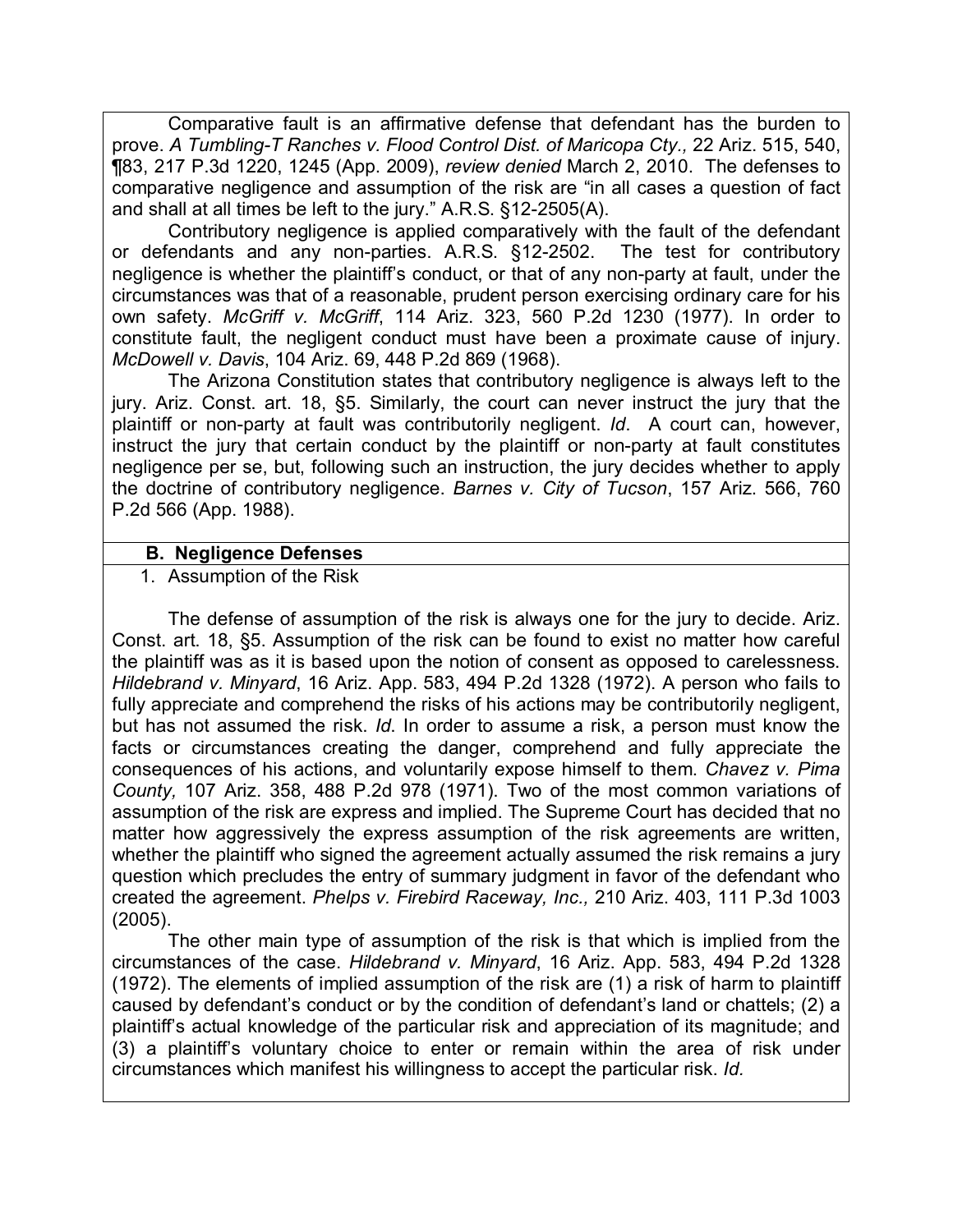# 2. Last Clear Chance Doctrine

Judicially created "last clear chance" doctrine was effectively abolished by enactment of the comparative negligence statute, A.R.S. §12-2505. *Dykeman By and Through Dykeman v. Engelbrecht,* 166 Ariz. 398, 803 P.2d 119 (App. Div. 1 1990).

# 3. Emergency Doctrine

Arizona has imposed three prerequisites to the giving of the sudden emergency jury instruction:

- (1) There must be a sudden or unexpected confrontation with imminent peril; and
- (2) The emergency must not be a result of the negligence of the person seeking the instruction; and
- (3) The party seeking the instruction must have had two or more alternative courses of conduct available.

*Petefish By and Through Clancy v. Dawe*, 137 Ariz. 593, 596, 672 P.2d 937, 940 (Ct. App. Div. 1 1982); *See Tansy v. Morgan*, 124 Ariz. 362, 364, 604 P.2d 626, 628 (1979). Where any prerequisite is lacking, either as a matter of law or through a deficiency in the evidence, the giving of the instruction is reversible error. *Dawe,* 137 Ariz. at 596, 672 P.2d at 940; *See Woods v. Harker*, 22 Ariz. App. 83, 523 P.2d 1320 (1974).

## **C. Gross Negligence, Recklessness, Willful and Wanton Conduct**

Gross Negligence is defined as "a conscious, voluntary act or omission in reckless disregard of a legal duty and of the consequences to another party, who may typically recover exemplary damages." Black's Law Dictionary, 2009 ed. "Negligence is gross if the precautions to be taken against harm are very simple, such as persons who are but poorly endowed with physical and mental capacities can easily take." H.L.A. Hart, "Negligence, *Mens Rea* and Criminal Responsibility," in *Punishment and Responsibility* 136, 149 (1968). Most courts consider that 'gross negligence' falls short of a reckless disregard of the consequences, and differs from ordinary negligence only in degree, and not in kind." *Prosser and Keeton on the Law of Torts* § 34, at 211–12 (W. Page Keeton ed., 5th ed. 1984).

Recklessness is "conduct whereby the actor does not desire harmful consequences but nonetheless foresees the possibility and consciously takes the risk." Black's Law Dictionary, 2009 ed. Recklessness is a greater degree of fault than negligence but a lesser degree of fault than intentional wrongdoing. Id. "The ordinary meaning of the word [*recklessness*] is a high degree of carelessness. It is the doing of something which in fact involves a grave risk to others, whether the doer realizes it or not. The test is therefore objective and not subjective." R.F.V. Heuston, *Salmond on the Law of Torts* 194 (17th ed. 1977).

## **D. Negligent Hiring and Retention**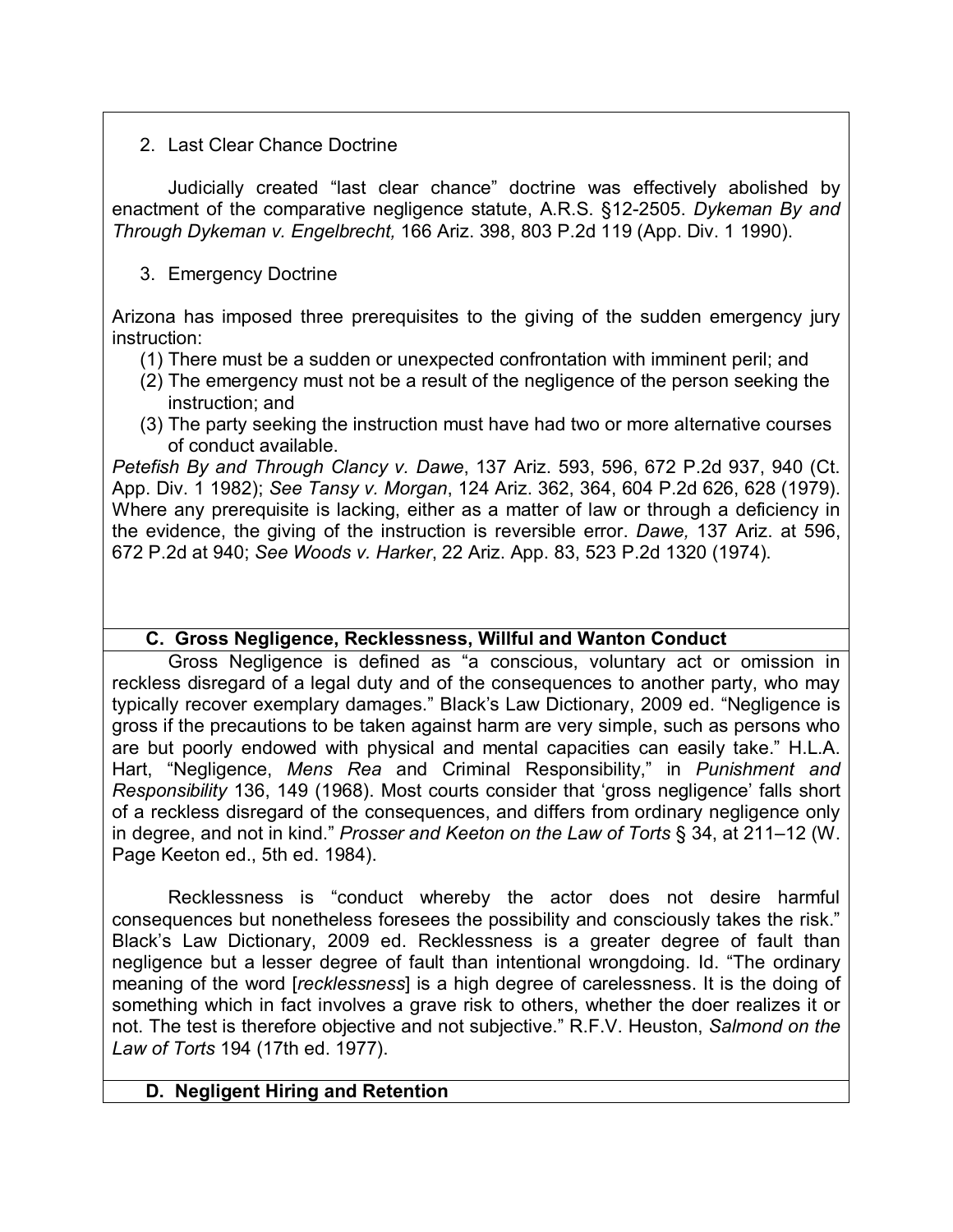An employer conducting an activity through employees (agents of the employer) is subject to liability for harm to a third party if the employer is negligent or reckless in:

- I. Giving improper or ambiguous orders or in failing to make proper regulations of employees;
- II. The employment of improper persons for work involving risk or harm to others;
- III. The supervision of the employee's activity; or
- IV. Permitting, or failing to prevent, negligent or other tortuous conduct by persons, whether or not the employer's employees upon the premises of instrumentalities are under the employer's control

Restatement (Second) of Agency §213

If the employer is found liable, it is because, under the circumstances, the employer has not taken the care which a prudent man would take in selecting the person for the business in hand. *Kassman v. Busfield Enter., Inc*., 131 Ariz. 163, 166, 639 P.2d 353, 356 (App. Div. 2 1981)(*citing* Restatement (Second) of Agency §213, Comment d).

### **E. Negligent Entrustment**

"Where one who owns a dangerous instrumentality, such as an automobile, and loans it to another who, to the knowledge of the owner, is incompetent to drive such a vehicle, the owner is guilty of negligence if the driver negligently injures another." *Powell v. Langford*, 58 Ariz. 281, 285, 119 P.2d 230, 232 (1941).

Proving incompetence is essential to succeed on a negligent entrustment claim. There are three generally recognized categories of incompetence: (1) incompetence based on age or experience; (2) incompetence based on physical or mental condition (e.g. intoxication); and (3) incompetence through known reckless behavior. *Thomason v. Harper*, 280 S.E.2d 773 (Ga. App. 1982); *McCart v. Muir*, 641 P.2d 384 (Kan. 1982). While evidence of prior bad acts is generally not admissible into evidence, an exception applies to negligent entrustment cases where evidence of prior specific acts indicating incompetence or unfitness has been held admissible on the separate question of the entrustee's competence or fitness and the entruster's knowledge of that incompetence. *McCarson v. Foreman*, 692 P.2d 537, 541 (N.M. App. 1984).

Negligent entrustment also applies when "the peculiar circumstances of the case are such as to give the actor good reason to believe that the third person may misuse the instrumentality." *Tellez v. Saban*, 188 Ariz. 165, 171, 933 P.2d 1233, 1239 (App. 1996), *citing* Restatement (Second) of Torts §308, cmt. b.

A defendant's ownership of a chattel is not a prerequisite to liability for negligent entrustment. *Tissicino v. Peterson*, 211 Ariz. 416, 419, ¶8, 121 P.3d 1286, 1289 (App. 2008). Instead, the defendant's right to control the chattel is an essential element of a negligent entrustment claim. *Id*. The entrustor of a chattel should consider the characteristics of the entrustee, such as youth, inexperience or otherwise in evaluation whether the latter might use the chattel in a manner that would pose an unreasonable risk of physical harm to himself and others. *Id*. *citing* Restatement (Second) of Torts §390; *see also Martin v. Schroeder*. 209 Ariz. 531, 105 P.3d 577 (App. 2005) (adopting Restatement (Second) of Torts §390 regarding negligent entrustment).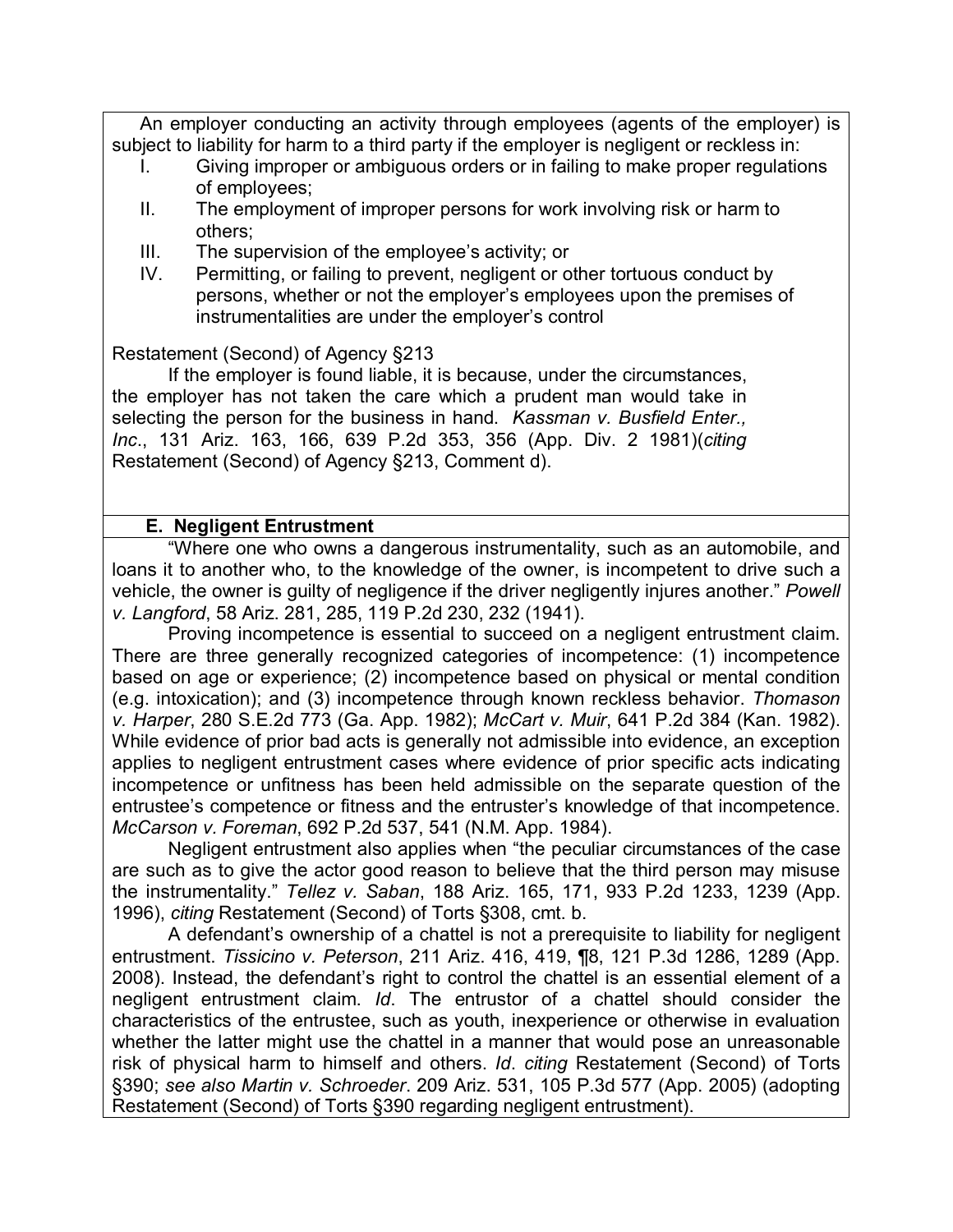#### **F. Dram Shop**

#### I. Elements

A licensee is liable for property damages and personal injuries or is liable to a person who may bring an action for wrongful death pursuant to §12-612, or both, if a jury finds all of the following:

- 1. The licensee sold spirituous liquor [ ] to a purchaser who was obviously intoxicated…
- 2. The purchaser consumed the spirituous liquor sold by the licensee
- 3. The consumption of spirituous liquor was a proximate cause of the injury, death or property damage…

A.R.S. §4-311.

A dram shop owes both a statutory and common law duty of care to use reasonable care in serving a patron alcohol, and that duty extends so far as to encompass protecting the patron from himself. *See Ontiveros v. Borak*, 136 Ariz. 500, 667 P.2d 200 (1983); *Brannigan v. Raybuck*, 136 Ariz. 513, 667 P.2d 213 (1983). In order to establish that the dram shop defendant breached its common law duty of care, the plaintiff need only establish that, at the time he or she was served alcohol, he or she had consumed a sufficient number of alcoholic drinks that the dram shop defendant knew or should have known that he was intoxicated. *Young v. DFW Corp*., 184 Ariz. 187, 189, 908 P.2d 1, 3 (App. 1995). The question of causation is one reserved for the jury under usual principles of Arizona tort law. *Ontiveros*, 136 Ariz. at 508, 667 P.2d at 208

#### II. Negligence Per Se

A dram shop plaintiff may establish that a dram shop defendant was negligent per se if he or she is able to prove that the dram shop defendant violated A.R.S. §4-244 when it served the plaintiff alcohol when he or she was "disorderly or obviously intoxicated." The dram shop defendant may then be able to show its violation of the statute excusable if it can establish that "the demeanor or conduct of the person served was such that there was no reason to believe that he or she was intoxicated." *Brannigan,* 136 Ariz at 518, 667 P.2d at 218.

## III. Defenses

A dram shop defendant has a constitutional right, under the Arizona Constitution, to raise the affirmative defenses of contributory negligence and assumption of the risk, and determination of these defenses must be left to the jury. Ariz. Const., art. 18, §5.

Under the common law contributory negligence scheme, "it is well established that plaintiff's contributory negligence, if a proximate cause of his injuries, could operate as an absolute bar to plaintiff's recovery in a negligence action." *Cheney v. Super Co.*, 144 Ariz. 446, 698 P.2d 691 (1985). Plaintiff's negligence may bar recovery if plaintiff contributes in any degree, even only slightly, to his injury. *Id.* Thus, if a dram shop defendant can prove that the plaintiff intentionally, willfully, or wantonly caused or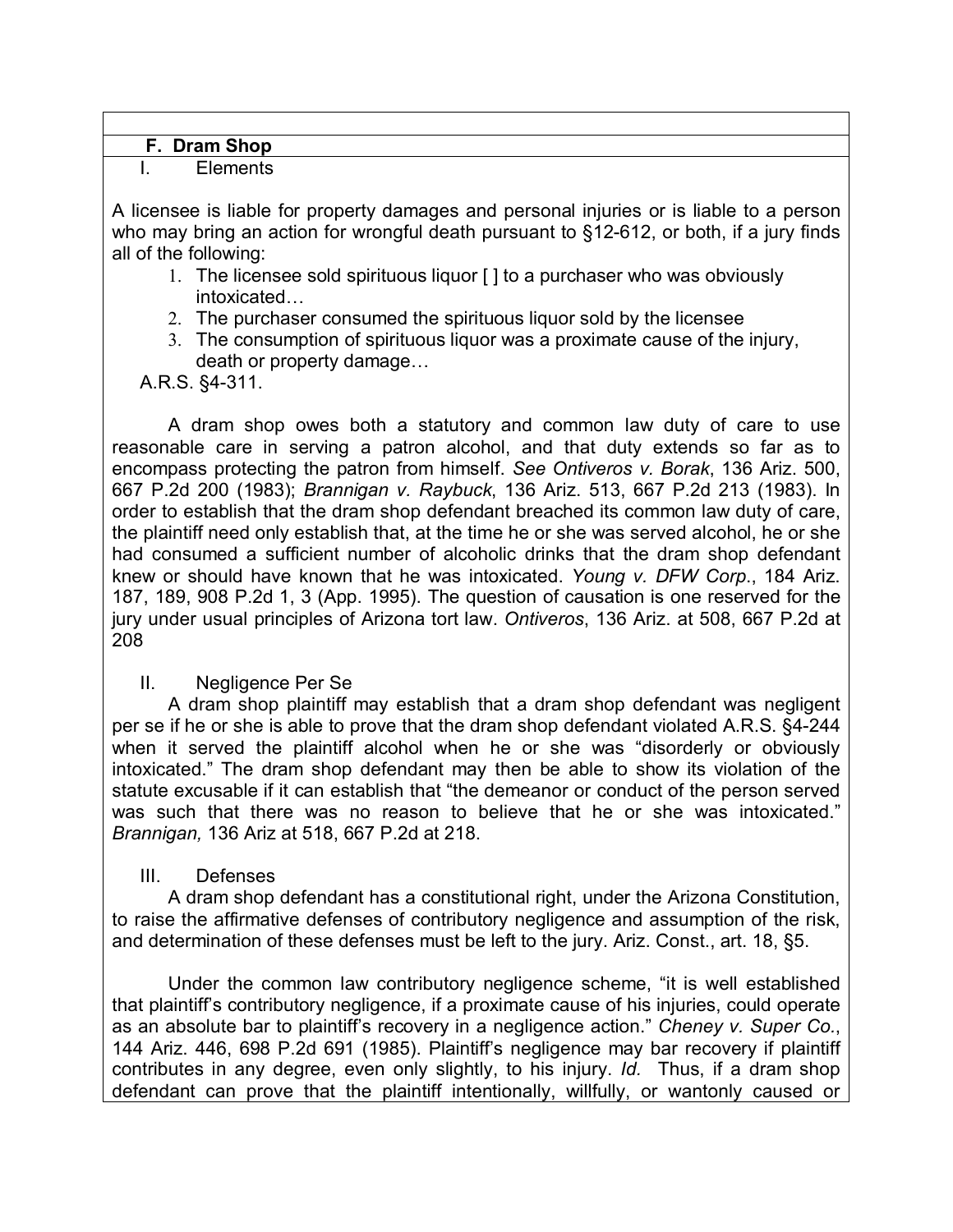contributed to his injury, then the plaintiff's contributory negligence would serve as a complete bar to recovery, even if the dram shop plaintiff's contribution to the injury was slight.

A dram shop defendant may be able to raise a defense under A.R.S. §12-711 also. Under A.R.S. §12-711, if the dram shop defendant is able to establish that the plaintiff was under the influence of an intoxicating liquor and as a result of that influence, the dram shop plaintiff was at least fifty percent responsible for the accident or the event that caused plaintiff's harm, then the jury may find the dram shop defendant not liable. *See* A.R.S. 12-711.

### **G. Joint and Several Liability**

 Several liability means that, of the total fault for harm attributable to defendants, the court shall enter judgment against each defendant only for the defendant's own percentage of the total fault. *Sowinski v. Walker*, 198 P.3d 1134, 1169 (Alaska 2008). There are three exceptions to the general rule of "several only" liability:

The liability of each defendant is several only and is not joint, except that a party is responsible for the fault of another person, or for payment of the proportionate share of another person, if any of the following applies:

- 1. Both the party and the other person were acting in concert.
- 2. The other person was acting as an agent or servant of the party.
- 3. The party's liability for the fault of another person arises out of a duty created by the federal employers' liability act, 45 U.S.C. §51.

A.R.S. §12-2506(D).

The "acting in concert" exception applies only to several liability arising from intentional torts. *Clouse v. State of Ariz., Dep't of Pub. Safety*, 194 Ariz. 473, 478, ¶24, 984 P.2d 559, 564 (App. 1998), *vacated by Clouse v. State Dep't of Public Safety*, 198 Ariz. 473, 11 P.3d 1012 (App. 2000), *and vacated and superseded by Clouse ex rel. Clouse v. State,* 199 Ariz. 196, 16 P.3d 757 (2001). A.R.S. §12-2506(F)(1) defines acting in concert as follows:

[E]ntering into a conscious agreement to pursue a common plan or design to commit an intentional tort and actively taking part in that intentional tort. Acting in concert does not apply to any person whose conduct was negligent in any of its degrees rather than intentional. A person's conduct that provides substantial assistance to one committing an intentional tort does not constitute acting in concert if the person has not consciously agreed with the other to commit the intentional tort.

To prove "acting in concert" under A.R.S. §12-2506(F)(1), plaintiff must provide evidence "that the parties (a) knowingly agreed to commit an intentional tort that (b) they were certain or substantially certain would result in the consequences complained of, and (c) actively participated in commission of the tort." *Chappell v. Wenhholz,* 226 Ariz. 309, 311,¶9, 247 P.3d 192, 194 (App. 2001)(*citing Mein ex rel. Mein v. Cook*, 219 Ariz. 96, 99-100, ¶¶12, 17, 19, 193 P.3d 790, 193, 94 (App. 2008)). Generally, "[a] 'conscious agreement' need not be verbally expressed and may be implied from the conduct itself."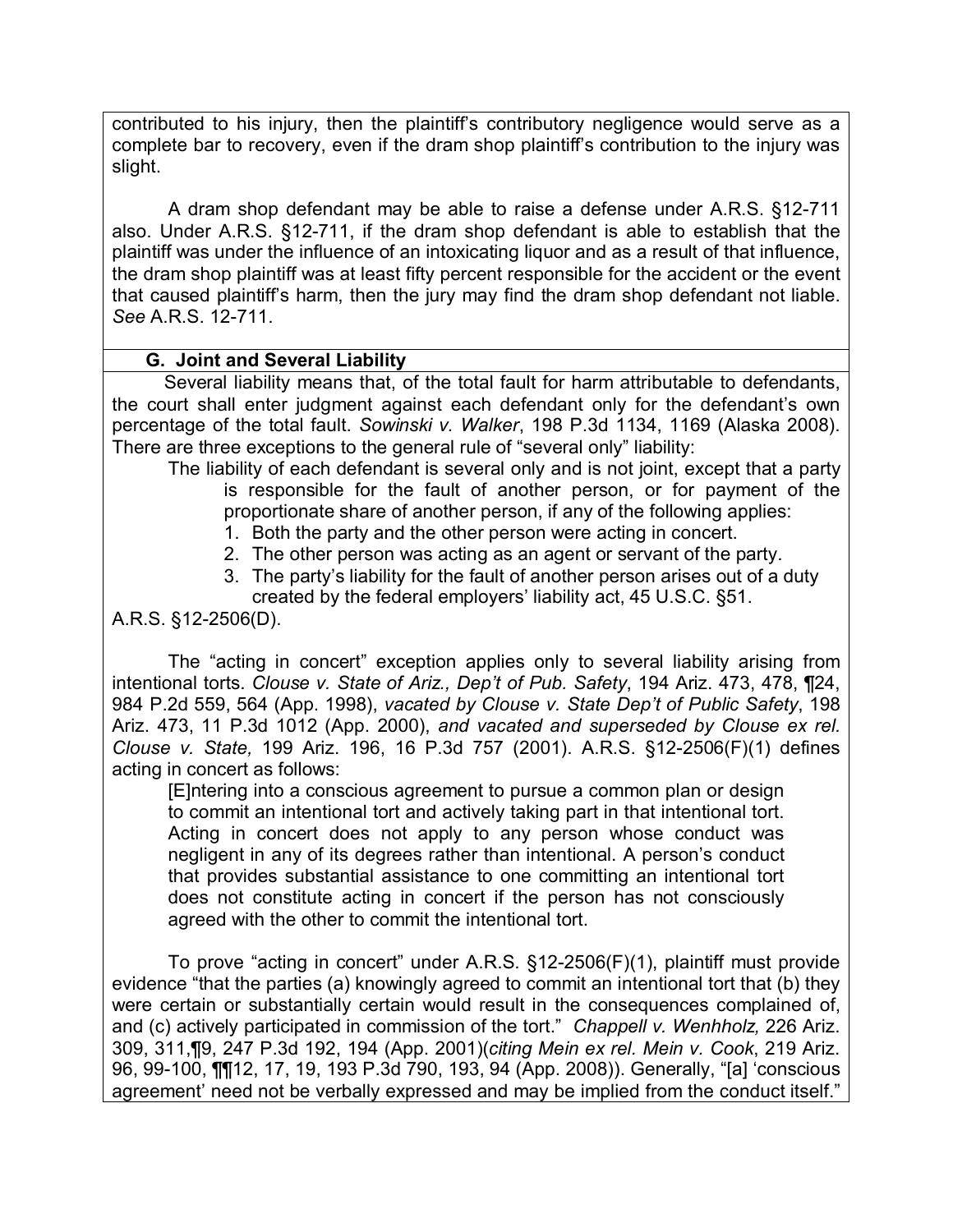*Id*., 226 Ariz. at 312,¶12, 247 P.3d at 195 (citing Restatement (Second) of Torts §876, cmt. a (1979); *see also Dawson v. Withycombe*, 216 Ariz. 84, 103, ¶53, 163 P.3d 1034, 1053 (App. 2007)). A tortfeaser need not "knowingly agree" before the actual commission of the intentional tort. Id. at 311, ¶11, 247 P.3d at 195; *see also Thompson v. Better-Built Aluminum Prod. Co., Inc*., 171 Ariz. 550, 557, 832, P.2d 203, 210 (1992) (plaintiff may prove requisite state of mind through indirect or circumstantial evidence).

Conduct within an agent or servant relationship may give rise to liability under A.R.S. §12-2506(D)(2). Causes of action involving concerted action, such as joint venture and aiding and abetting, remain viable when tortfeasors act as agents or servants of another. Whether the requisite relationship exists is determined by common law agency principles. *Kolstad v. Am. Dental Ass'n,* 527 U.S. 526, 542, 119 S. Ct. 2118, 2128, 144 L. Ed 2d 494, 510 (1999). The Restatement (Second) of Torts §876 provides guidance for determining whether the conduct creates a mutual agency.

There are no Arizona cases dealing with the Federal Employee Liability Act exception.

## **H. Wrongful Death and/or Survival Actions**

The Arizona Wrongful Death Act is composed of three statutes: A.R.S. §§ 12- 611-613. Under A.R.S.§12-611, if a party would have been liable under Arizona law for causing harm to the decedent "if death had not ensued," then they are likewise liable for damages in a wrongful death action.

A.R.S. §12-612 defines who can sue the alleged tortfeaser. There are four groups of potential wrongful death plaintiffs:

\* The decedent's husband or wife

\* The decedent's children, both natural and adopted

\* The decedent's natural parents, adoptive parents, or guardians

\* The personal representative for the decedent's estate (*See* A.R.S. Title 13, Ch. 11).

 A.R.S. §12-613, describes the damages that can be awarded in a wrongful death action. In its entirety, the statute provides as follows:

In an action for wrongful death, the jury shall give such damages as it deems fair and just with reference to the injury resulting from the death to the surviving parties who may be entitled to recover, and also having regard to the mitigating or aggravating circumstances attending the wrongful act, neglect or default. The amount recovered in such action shall not be subject to debts or liabilities of the deceased, unless the action is brought on behalf of the decedent's estate.

A.R.S. §12-613.

Wrongful death claims for all statutory beneficiaries are to be consolidated in a single action. *Wilmot v. Wilmot*, 203 Ariz. 565, 569 ¶11, 58 P.3d 507, 511 (2002). At the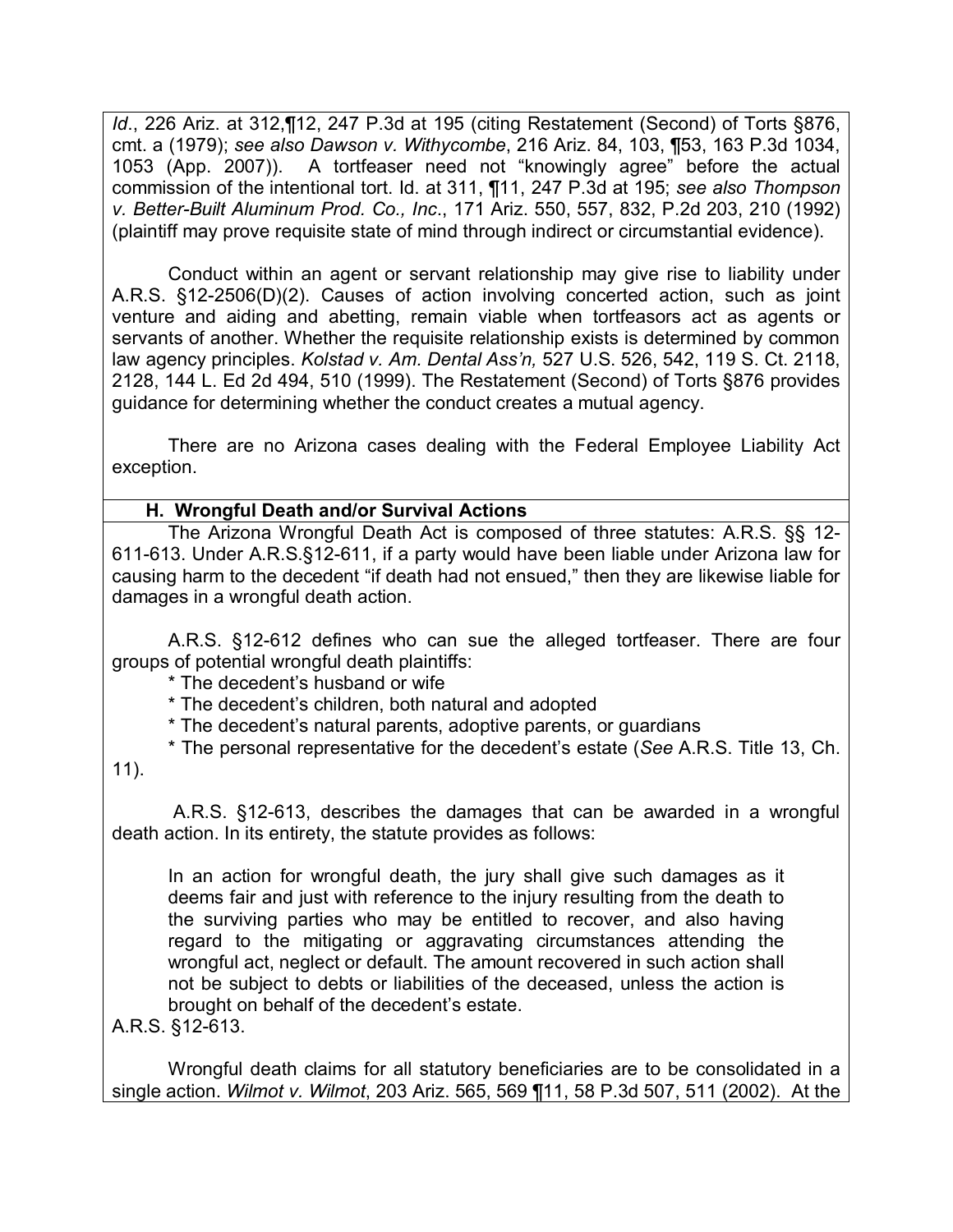conclusion of a successful action there is "one judgment, the proceeds of which are held by the statutory plaintiff as trustee for the persons on whose behalf the suit was brought." *Id.* (*quoting Nunez v. Nunez*, 25 Ariz. App. 558, 562, 545 P.2d 69, 73 (1976)).

In the typical case of a wrongful death claim arising out of the negligence of an alleged tortfeaser, the plaintiff would be required to prove duty, breach of duty, and causation just as they would in a negligence claim not involving death. *See Shafer v. Monte Mansfield Motors*, 91 Ariz. 331, 333, 372 P.2d 333, 335 (1962) (describing elements of negligence claim under Arizona law); *see also Jesik v. Maricopa County Cmty. College Dist.*, 125 Ariz. 543, 545, 611 P.2d 54, 549 (1980) (holding that wrongful death defendant must have breached duty of care owed to decedent to be found liable); *Buckeye Irrigation Co. v. Askren*, 45 Ariz. 566, 577-78, 46 P.2d 1068, 1072 (1935) (holding that wrongful death action based on negligence required proof that negligence proximately caused death).

Damages are not an essential element of a wrongful death claim, and a wrongful death jury can find the defendant(s) liable yet still award zero damages to some or all of the beneficiaries. W*alsh v. Advanced Cardiac Specialists Chartered*, 227 Ariz. 354, 358 ¶12, 258 P.3d 172, 176 (App. 2011); *White v. Greater Ariz. Bicycling Ass'n,* 216 Ariz. 133, 138 ¶16, 163 P.3d 1083, 1088 (App. 2007). The damages in a wrongful death action are based on each statutory beneficiary's injuries as a result of the wrongful death, not the nature of the negligent act. *Englert v. Carondolet Health Network*, 199 Ariz. 21, 27 ¶16, 13 P.3d 763, 769 (App.2000). Beneficiaries of a decedent are entitled to both pecuniary and compensatory damages. *Boies v. Cole*, 99 Ariz. 198, 203, 407 P.2d 917, 920 (1965).These damages include:

- 1. The loss of love, affection, companionship, care, protection, and guidance since the death and in the future;
- 2. The pain, grief, sorrow, anguish, stress, shock, and mental suffering already experienced, and reasonably probable to be experienced in the future;
- 3. The income and services that have already been lost in the future;
- 4. The reasonable expenses of funeral and burial; and
- 5. The reasonable expenses of necessary medical care and services for the injury that resulted in the death

*See* A.R.S. §12-613; *City of Tucson v. Wondergem*, 105 Ariz. 429, 466 P.2d 383 (1970); *Jeffery v. United States*, 381 F. Supp. 505 (Ariz. 1974); *Salinas v. Kahn*, 2 Ariz. App. 181, 407 P.2d 120 (1965).

## **I. Vicarious Liability**

A.R.S. §12-2506(D)(2) establishes that a principal or master remains vicariously liable for the torts of an agent or servant. Vicarious liability is a principal's imputed responsibility for an agent's or servant's fault. *Wiggs v. City of Phoenix*, 198 Ariz. 367, 371 ¶13, 10 P.3d 625, 629 (2000).

An employer may be held vicariously liable under the doctrine of respondeat superior for the negligent acts of its employee acting within the course and scope of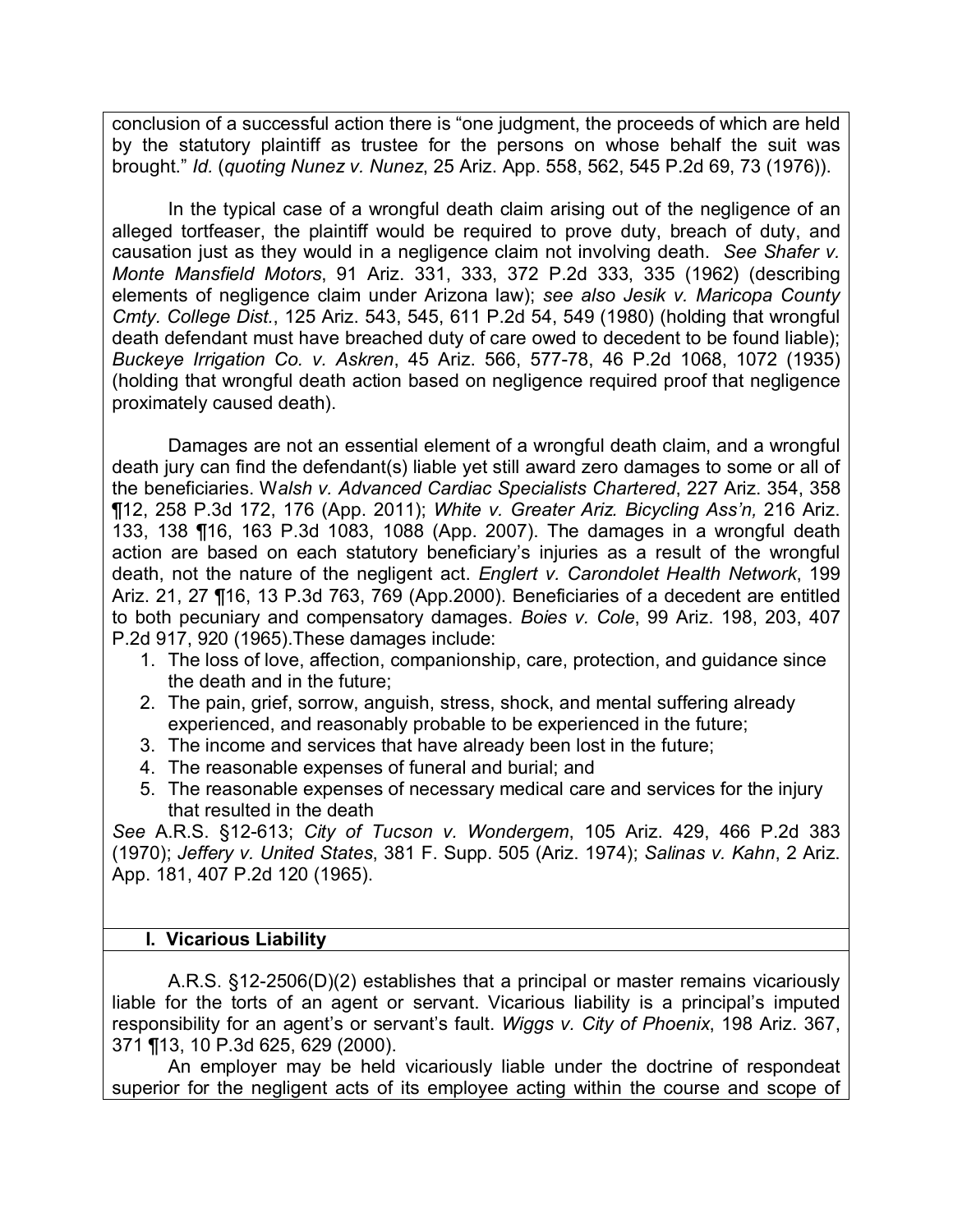employment. *Baker ex rel. Hall Brake Supply, Inc. v. Steward Title & Trust of Phoenix, Inc.,* 197 Ariz. 535, 540, ¶17, 5 P.3d 249, 254 (App. 2000), *review denied* Jan. 9, 2001; *Restatement (Third) of Agency* § 7.07(1) (2006). For an employer to be held vicariously liable for an employee's negligent acts, the employee must be "subject to the employer's business." *Robarge v. Bechtel Power Corp*., 131 Ariz. 280, 284, 640 P.2d 211, 214 (App. 1982). An employer's control or right to control is measured at the time of the employee's conduct at issue. *Smith v. Hansberger*, 189 Ariz. 103, 106, 938 P.2d 498, 501 (App. 1996).

"[A]n employer is not vicariously liable for the negligence of an independent contractor, unless the employer of the contractor has been independently negligent." *Rause v. Paperchine, Inc., et al*., 743 F. Supp. 2d 1114, 1118 (D. Ariz. 2010)(*citing Ft. Lowell-NSS Ltd. P'ship v. Kelly*, 166 Ariz. 96, 101, 800 P.2d 962, 967 (1990)); *Restatement (Second) of Torts* §§ 410-415 (1965). However, there are exceptions to this general rule. *Id.* These exceptions fall into three categories: (1) the inherently dangerous work exception; (2) the non-delegable duty exception; and (3) exception for torts caused by the direct negligence of the employer in selecting and instructing the contractor. *See* Restatement (Second) of Torts §§ 410-429. Due to these exceptions, an employer may be vicariously liable for the contractor's negligence, even where the employer is not personally negligent.

## **J. Exclusivity of Workers' Compensation**

Arizona's Workers' Compensation statutes (A.R.S. §23-901 *et seq.*) permit employees, who have not opted out, to make a limited recovery for work-related injuries without having to prove negligence by the employer. Employers that have complied with the requirements of the statutes are immune from suit by their employees for negligently caused injuries. A.R.S. §23-1022(A). Workers' compensation benefits are also the exclusive civil remedy of an injured employee against a co-employee. *Id*. Employers can lose their immunity by failing to have proper notices posted and claim forms available. A.R.S. §23-906(E). Employers and co-employees can also be sued if they injure an employee through an act of willful misconduct which shows a willful disregard of the life, limb or bodily safety of the employee. A.R.S. §23-1022(A). Willful misconduct is defined as "an act done knowingly and purposely with the direct object of injuring another." A.R.S. §23-1022(B).

## **K. Construction Defect**

## I. Statute of Limitations

The statute of limitations is set forth in A.R.S. §12-501 *et seq*. The statute applies to construction defect claims in the same manner as any other civil claim. *See* A.R.S. §12-501 to -512. A.R.S. §12-552 is a statute of repose that precludes contract and implied warranty claims against developers and builders filed more than 8 years after substantial completion of the improvements. Only if the injury occurs during the eighth year after substantial completion or a latent defect is discovered during the eighth year does the limitations period extend by 1 year. A.R.S. §12-552(B). In addition, where an owner and/or subsequent purchaser of a dwelling knew or had notice of an alleged defect yet failed to bring the claim within eight years of substantial completion of the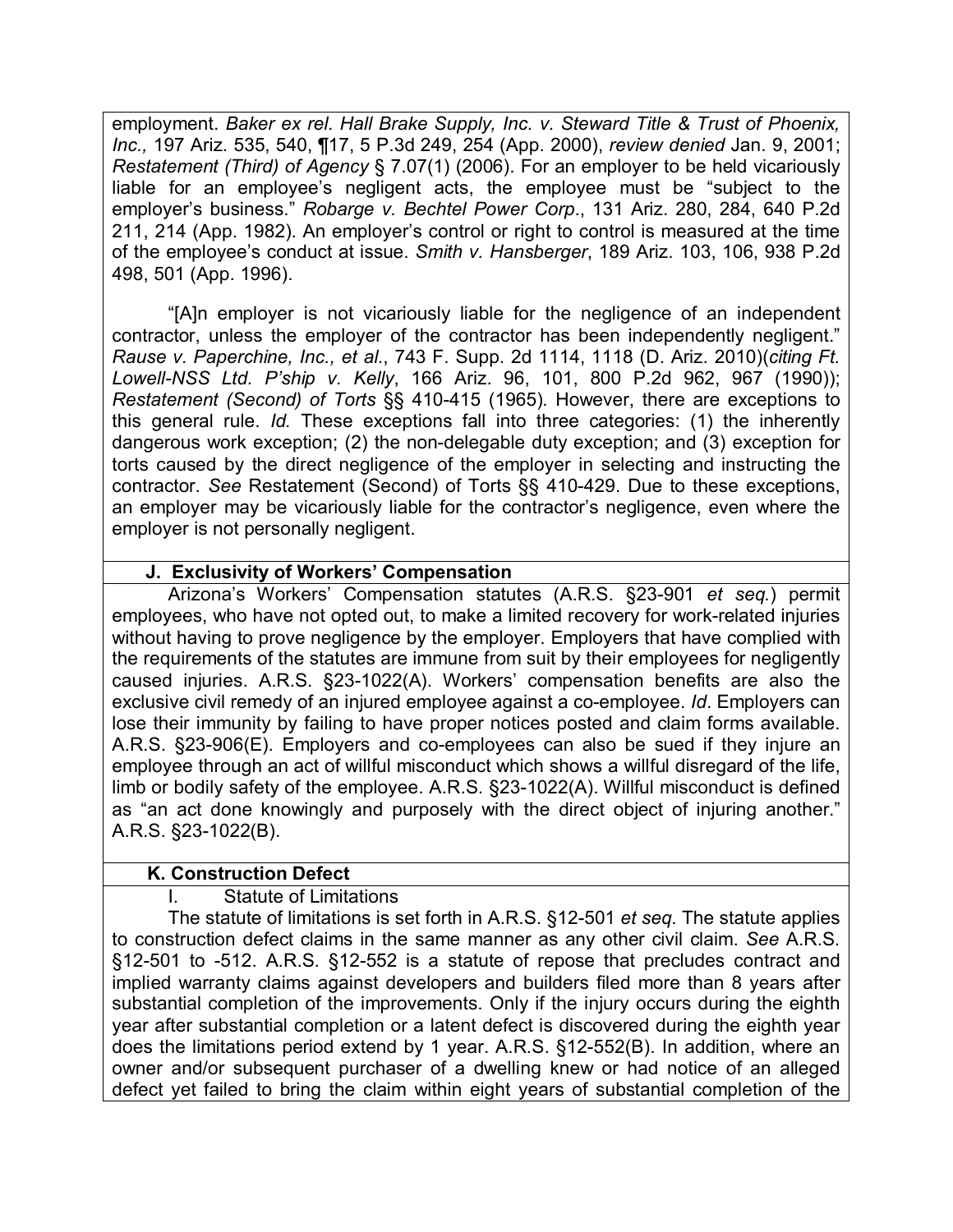dwelling, the action is barred by the statute of repose. *See Maycock v. Asilomar Dev. Inc*., 207 Ariz. 495, 497, ¶6, 88 P.3d 565, 567 (App. 2004).

## II. Indemnity

General contractors/developers may file suit against subcontractors, engineers, and/or design professionals for claims including breach of express warranty, breach of implied warranty, negligence/negligence per se, and strict liability. General contractors/developers may also file suit for indemnity.

Common law indemnity is a general indemnity claim. If the contract does not contain any language on indemnification, then the general contractor/developer can only bring a common law indemnity claim. In general, in an action for common law indemnity, the general contractor/developer must show, first, it has discharged a legal obligation owed to a third party; second, the subcontractor was also liable to the third party; and third, as between itself and the subcontractor, the obligation should have been discharged by the subcontractor. *MT Builders, LLC v. Fisher Roofing, Inc.*, 219 Ariz. 297, 302, ¶10, 197 P.3d 758, 763 (2008).

Even if the contract contains an express indemnity provision, the general contractor/developer must still look at the specific language of the provision to determine if it is a general or specific indemnity provision. When an indemnity clause does not specifically address what effect the indemnitee's negligence will have on the indemnitor's obligation to indemnity, it will be regarded as a "general" indemnity agreement. *See Estes Co. v. Aztec Constr., Inc*., 139 Ariz. 166, 169, 677 P.2d 939, 942 (1983). Under a general indemnity agreement, an indemnitee is entitled to indemnification for a loss resulting in part from an indemnitee's passive negligence but not its active negligence. *Id.* "Generally, active negligence is found if an indemnitee has personally participated in an affirmative act of negligence, was connected with negligent acts or omissions by knowledge or acquiescence, or has failed to perform a precise duty which the indemnitee had agreed to perform." *Id.* "On the other hand, passive negligence is found in mere nonfeasance, such as the failure to discover a dangerous condition, perform a duty imposed by law, or take adequate precautions against certain hazards inherent in employment." *Id*.

A specific indemnity agreement addresses what effect the indemnitee's negligence has on the indemnitor's obligation to indemnify and specifically imposes upon indemnitor an obligation to indemnity for any type of damage, even though also caused by the negligence of the indemnitee. *Grubb & Ellis Mgmt. Serv., Inc. v. 407417 B.C., LLC*, 213 Ariz. 83, 87, ¶ 14, 138 P.3d 1210, 1214 (App. 2006).

# III. Purchaser Dwelling Act

Usually a construction defect complaint cannot be filed until the Purchaser Dwelling Act ("PDA"), also known as the right to repair statute is followed. See A.R.S. §12-1361 *et seq*. Under the PDA, the litigation process commences by the HOA/homeowner sending the general contractor/developer a Notice of Deficiencies. The general contractor/developer then has 60 days to inspect the units, evaluate the claims and provide a good faith offer to repair or replace. Failure to comply with the PDA can result in dismissal of all substantive claims.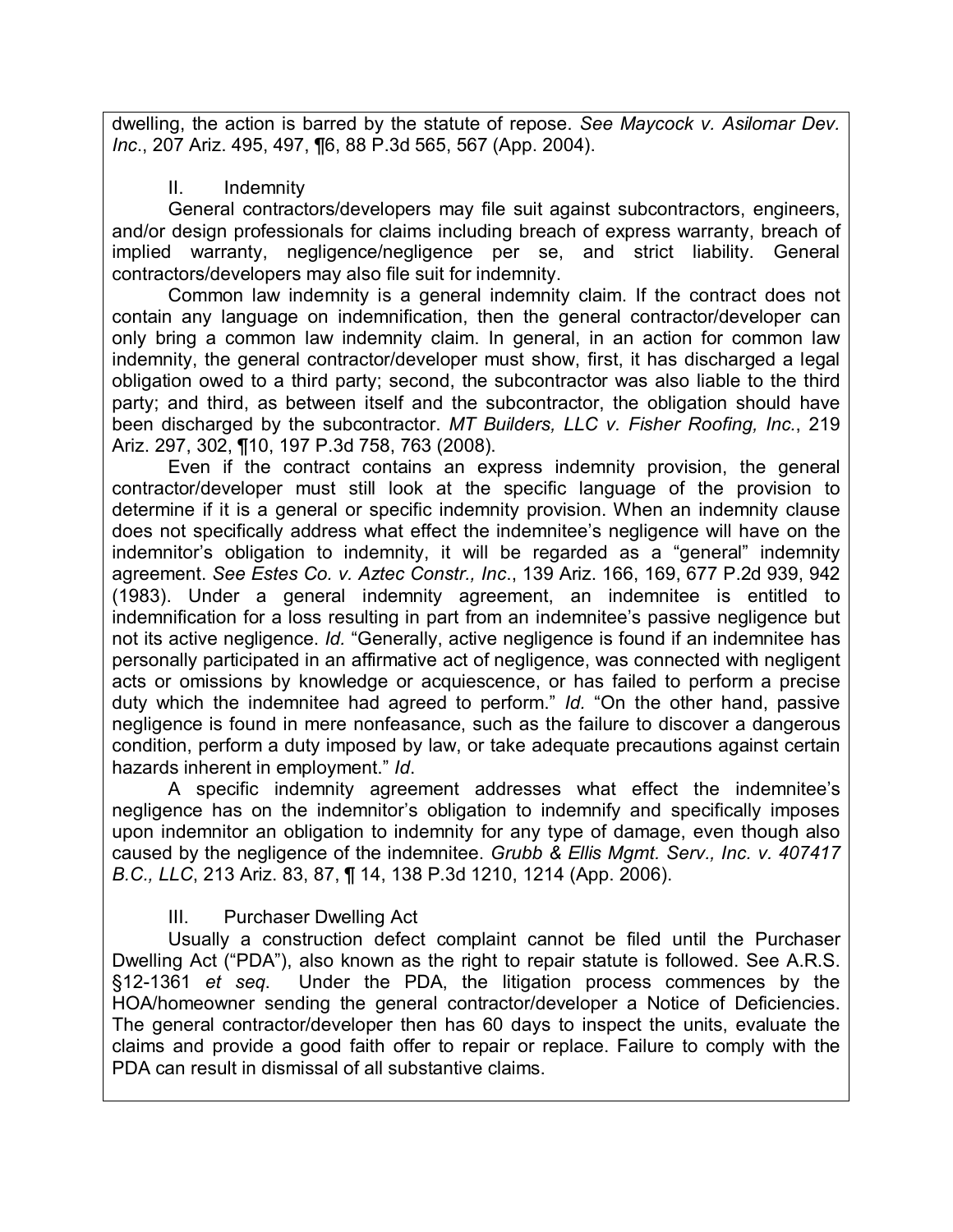IV. Damages

The cost to repair is the most often sought remedy in a contract based claim in construction defect claims. *Fairway Builders, Inc. v. Malouf Towers Rental Co., Inc.,* 124 Ariz. 242, 253, 603 P.2d 513, 524 (App. 1979). Arizona requires the injured party to exercise reasonable care to mitigate damages. *See S.A. Gerrard Co., Inc. v. Fricker*, 42 Ariz. 503, 508, 27 P.2d 678, 680 (1933). Where the cost of repair measure of damage in a construction defect case would result in "economic waste," the proper measure of damages is the difference in the value between the building as designed and as construction. *County of Maricopa v. Walsh & Oberg Architects, Inc*., 16 Ariz. App. 439, 441-42, 494 P.2d 44, 46-7 (1972). Economic waste can only be used when the building would be substantially destroyed by completely remedying the defects. *Blecick v. Sch. Dist. No.18 of Cochise County,* 2 Ariz. App. 115, 123, 406 P.2d 750, 758 (1965). The breaching party has the burden of proving that the cost of repair measure of damages would result in economic waste. *County of Maricopa*, 16 Ariz. App. At 442, 494 P.2d at 47. Loss of use damages are also recoverable. Restatement (Second) of Contracts §348 (1981). Attorneys' fees may be recoverable by the prevailing party. *Id.* at §348(1) & Illustration 1.

V. Defenses

General defenses that are asserted, if warranted, include standing, extrapolation, failure to mitigate, diminution in value, economic waste and patent defects.

- a. Patent Defects: The implied warranty of workmanship claim exists only with respect to latent defects that become manifest after purchase. *Richards v. Powercraft Homes, Inc.,* 139 Ariz. 242, 245, 678 P.2d 427, 430 (1984). This defense precludes recovery for patent defects which are defects that were, or could have been discovered, upon reasonable inspection. *Hershey v. Rich Rosen Const*., 169 Ariz. 100, 113-114, 817 P.2d 55, 58-59 (App. 1991).
- b. Diminution of Value: Arizona law dictates that the measure of damages for injury to land and improvements thereon is the "difference in the market value of the land immediately before the injury and immediately after the injury, but if the land may be restored to its original condition, the cost of restoration may be used as the measure of damages if it does not exceed the diminution in the market value of the land. *Blanton & Co. v. Transamerica Title Ins. Co.,* 24 Ariz. App. 185, 188, 536 P.2d 1077, 1080 (App. 1975). The homeowner/HOA has the burden of proving the cost of repair for each of the alleged defects in each unit as well as a diminution of property value.
- c. Extrapolation: The law is well settled that a plaintiff must prove damages with reasonable certainty. *Cont'l Life & Acc. Co. v. Songer*, 124 Ariz. 294, 304, 603 P.2d 921, 931 (App. 1979). To the extent that a homeowner/HOA seeks to rely on indirect observations or fails to establish statistically sound protocols for extrapolation, the homeowner/HOA runs a risk that a court will not permit this type of evidence.

## **Damages**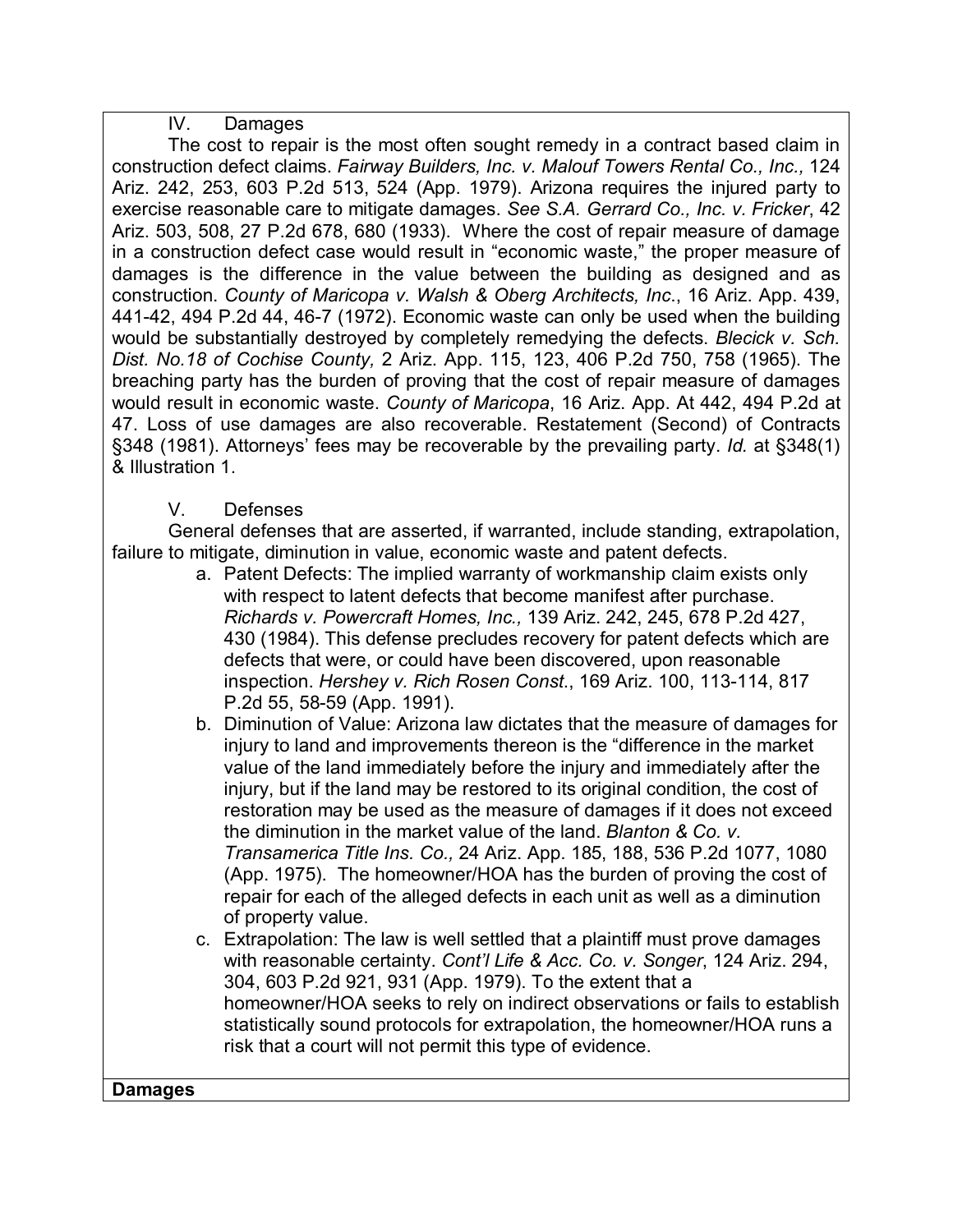### **A. Statutory Caps on Damages**

The Constitution of the State of Arizona states:

"No law shall be enacted in this state limiting the amount of damages to be recovered for death or injury of any person, except that a crime victim is not subject to a claim for damages by any person who is harmed while the person is attempting to engage in, engaging in or fleeing after having engaged in or attempted to engage in conduct that is classified as a felony offense."

A.R.S. Const. Art. 2 § 31

Awards of punitive damages are also subject to constitutional restraints, as a grossly excessive punitive damages award violates the Due Process Clause of the Fourteenth Amendment to the United States Constitution because the defendant did not have "fair notice" of its exposure to the extent of punishment that could be imposed. *Hudgins v. Sw. Airlines, Co.,* 221 Ariz. 472, 489, ¶50, 212 P.3d 810, 827 (App. 2009)(*citing BMW of North America, Inc. v. Gore*, 517 U.S. 559, 574-75, 116 S.Ct. 1589, 134 L.Ed.2d 809 (1996); *State Farm Mut. Auto. Ins. Co. v. Campbell*, 538 U.S. 408, 417, 123 S. Ct. 1513 (2003)).

### **B. Compensatory Damages for Bodily Injury**

Compensatory damages compensate the victim for the injury and return the victim, as nearly as possible, to the position he was in prior to the injury. *U.S. Fid. & Guar. Co. v. Davis*, 3 Ariz. App. 259, 413 P.2d 590 (1966). They fall into two general categories: special damages and general damages.

Special damages are meant to compensate the injured person for the loss he has suffered by placing him in the position he would have been in had the wrong not occurred. Felder v. United States, 543 F.2d 657 (9<sup>th</sup> Cir. 1976); see also Riexinger v. *Ashton Co.,* 9 Ariz. App. 406, 453 P.2d 235 (1969). Special damages are, generally speaking, the costs and expenses arising from the injury which can be computed. Many types of damages fit within this category: past and future medical expenses, past and future wage loss, property damage, past and future lost profits, and loss of services, for example.

General damages are damages which are not capable of computation. *Palmer v. Kelly*, 54 Ariz. 466, 468-69, 97 P.2d 209, 209-10 (1939). They include damages for pain and suffering, loss of enjoyment of life, impairment, disability, and mental distress. *Iadanza v. Harper*, 611 S.E.2d 217 (N.C. App. 2005). They are available to individual victims but not to entities.

#### **C. Collateral Source**

With the exception of medical malpractice cases, in which the doctrine has been abolished, the collateral source rule applies in all cases involving negligently caused damages. *See* A.R.S. §12-565; *Hall v. Olague*, 119 Ariz. 73, 74, 579 P.2d 577, 578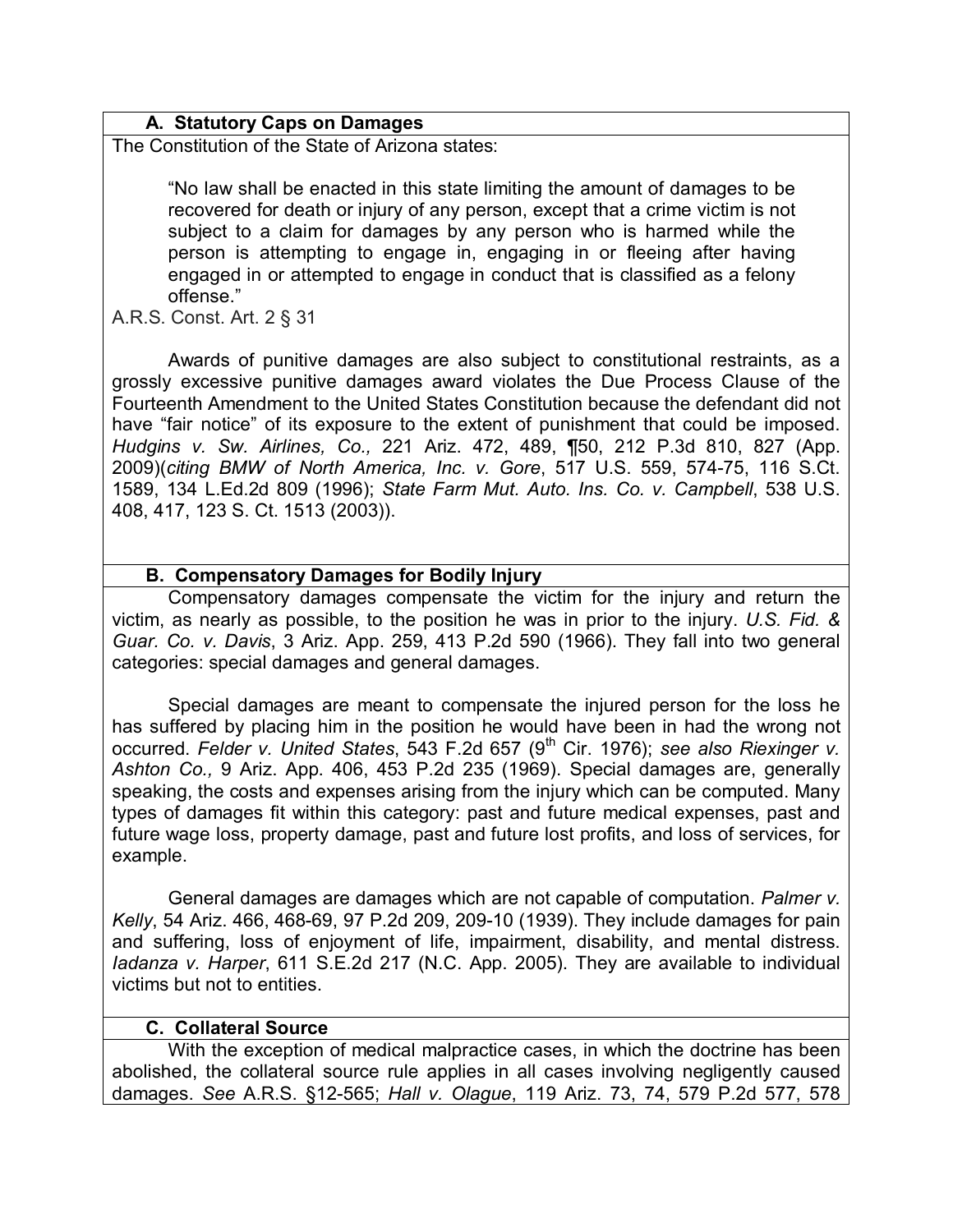(App. 1978). The rule holds that benefits received from a collateral source do not operate to reduce the damages recoverable from the wrongdoer. *Id.* Evidence of the past or future receipt of collateral source benefits by the injured party is inadmissible. *See, e.g. S. Dev. Co. v. Pima Capital Mgmt. Co.,* 201 Ariz. 10, 21, ¶33, 31 P.3d 123, 134 (App. 2002). The rule has been applied in a variety of contexts including sick pay, fraternal benefit payments, government benefits, health insurance, gratuitously provided benefits, continued salary payments while disabled, and the portion of medical bills written off pursuant to a contract between the provider and an insurer. *See Riexinger v. Ashton Co.*, 9 Ariz. App. 406, 408 453 P.2d 235, 237 (1969); *Lopez v. Safeway Stores, Inc*., 212 Ariz. 198, 202, 129 P.3d 487, 491 (App. 2006); *Hall*, 119 Ariz. at 75, 579 P.2d at 580.

## **D. Pre-Judgment/Post-Judgment Interest**

A.R.S. §44-1201 details the legal rate of interest allowable in Arizona. Interest on any loan, indebtedness or other obligation should be for 10% per annum unless a different rate is contracted in writing. A.R.S. §44-1201(A). Interest contained in written agreements that are subject to litigation will be the interest imposed on any judgment amounts so long as it is not usurious under applicable law. The interest rate on a monetary award stemming from a written agreement wherein the interest rate is expressly stated and is higher than 10% per annum will accrue at that rate on the debt for both prejudgment and postjudgment amounts. However, any award of attorney's fees or costs to the prevailing party will have interest accruing only on the judgment award amount from the date of the entry of the judgment at the applicable legal interest rate on the date of the entry of the judgment pursuant to the requirements of A.R.S. §44-1201.

In accordance with A.R.S. 44-1201(B), interest on any other judgment amount shall be the lesser of 10% per annum (compounded simply) or at a rate per annum that is equal to 1% plus the prime rate as published by the board of governors of the federal reserve system or any publication that may supersede it on the date that the judgment is entered. The calculation of prejudgment and postjudgment interest is not compounded, but accrues simply. *See State ex rel. Miller v. Beardsley Indus. Property,* 173 Ariz. 19, 839 P.2d 439 (Ct. App. Div. 1 1992); *Employers Mut. Cas. Co. v. McKeon*, 170 Ariz. 75, 821 P.2d 766 (Ct. App. Div. 1 1991).

A.R.S. § 44-1201(D) does not allow the court to award prejudgment interest for any unliquidated, future, punitive or exemplary damages. 'Future damages' are defined as damages that will be incurred after the date of the judgment and include the costs of any injunctive or equitable relief that will be provided after the date of the judgment. A.R.S. §44-1201(E) The Arizona Court of Appeals has held that statutory interest on a liquidated debt is due as a matter of right both prejudgment and post-judgment." *See Imperial Litho/Graphics v. M.J. Enterprises*, 152 Ariz. 68, 730 P.2d 245 (Ct. App. Div. 1 1986).

# **E. Damages for Emotional Distress**

To establish a prima facie case of intentional infliction of emotional distress, a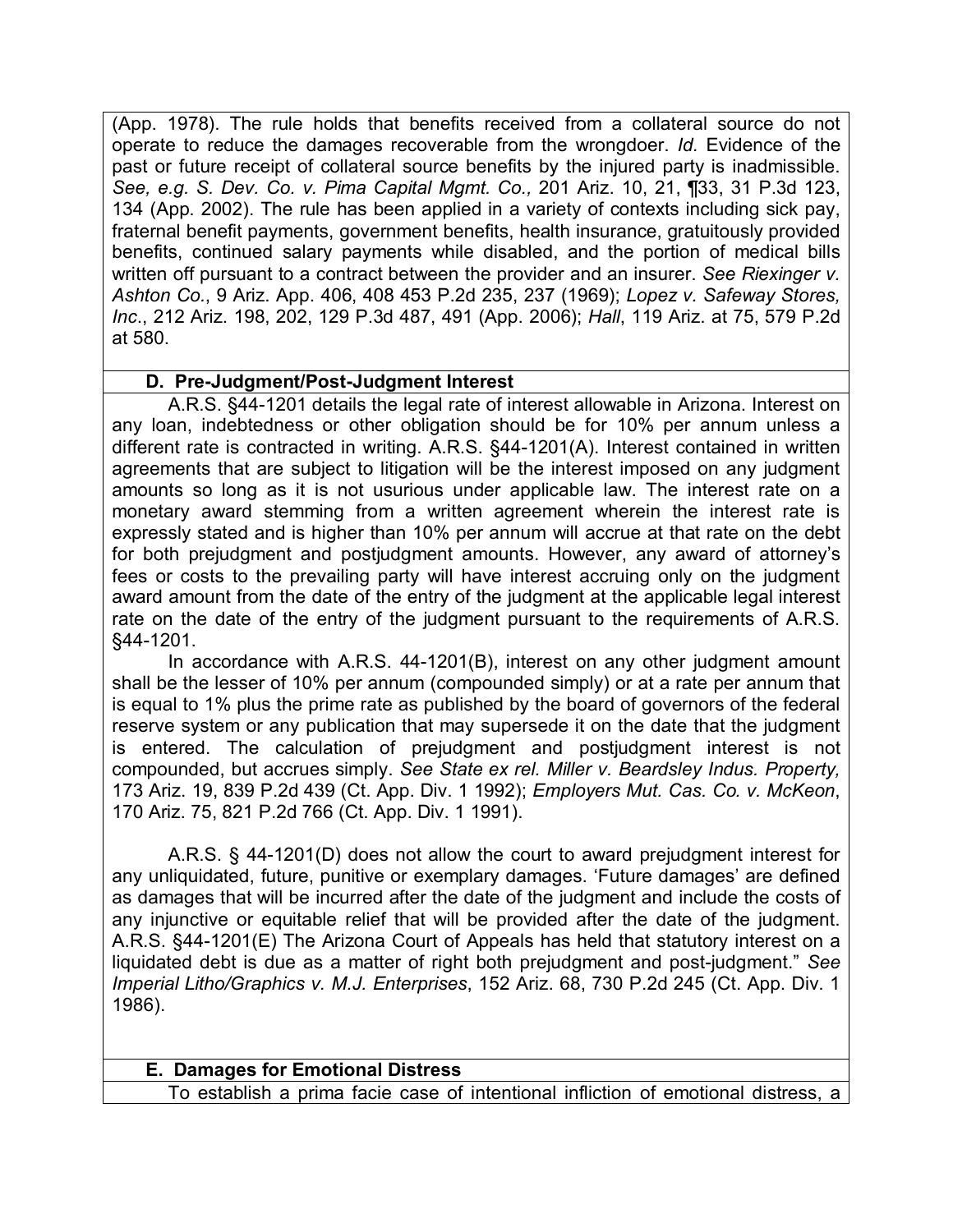plaintiff must show that:

- (1) The conduct by the defendant was extreme and outrageous;
- (2) The defendant either intended to cause emotional distress or recklessly disregarded the near certainty that such distress would result from his conduct; and
- (3) Severe emotional distress did indeed occur as a result of defendant's conduct.

*Citizen Publ'g Co. v. Miller,* 210 Ariz. 513, 516, 115 P.3d 107, 110 (2005); *Wallace v. Casa Grande Union High Sch. Dist. No..82 Bd. of Governors*, 184 Ariz. 419, 428, 909 P.2d 486, 495 (App. 1995); *Ford v. Revlon*, 153 Ariz. 38, 43, 734 P.2d 580, 585 (1987).

To establish a prima facie case of negligent infliction of emotional distress in Arizona, the claimant must ordinarily show that:

- (1) He or she suffered shock or mental anguish manifested by a physical injury;
- (2) He or she was in the "zone of danger" such that defendant's negligence must have created an unreasonable risk of bodily harm, and
- (3) Emotional distress resulted from witnessing an injury to a person with whom the claimant has a close personal relationship.

*Gau v. Smitty's Super Valu, Inc*., 183 Ariz. 107, 108, 901 P.2d 455, 456 (App. 1995); *Pierce v. Casas Adobes Baptist Church*, 162 Ariz. 269, 272, 782 P.2d 1162, 1165 (1989); *Quinn v. Turner*, 155 Ariz. 225, 227, 745 P.2d 972, 974 (App. 1987).

If a claimant proves the elements of intentional or negligent infliction of emotional distress, the plaintiff may recover compensatory damages and punitive damages. *Ford v. Revlon*, 153 Ariz. 38, 734 P.2d 580 (1987). Damages for loss of consortium are also recoverable when applicable. *Barnes v. Outlaw*, 192 Ariz. 283, 964 P.2d 484 (1998).

## **F. Wrongful Death and/or Survival Action Damages**

The damages in a wrongful death action are based on each statutory beneficiary's injuries as a result of the wrongful death, not the nature of the negligent act. *Englert v. Carondelet Health Network*, 199 Ariz. 21, 27 ¶16, 13 P.3d 763, 769 (App, 2000).

In an action for wrongful death, the jury shall give such damages as it deems fair and just with reference to the injury resulting from the death to the surviving parties who may be entitled to recover, and also having regard to the mitigating or aggravating circumstances attending the wrongful act, neglect or default. The amount recovered in such action shall not be subject to debts or liabilities of the deceased, unless the action is brought on behalf of the decedent's estate.

 A.R.S. §12-613. This is an individualized inquiry specific to each plaintiff or statutory beneficiary, so the result is a single verdict with specific and distinct damage awards for each statutory beneficiary. A.R.S §12-612 (C); *Quinonez ex rel. Quinonez v. Andersen*, 144 Ariz. 193, 196, 696 P.2d 1342, 1345 (App. 1984).

Beneficiaries of a decedent are entitled to both pecuniary and compensatory damages. *Boies v. Cole*, 99 Ariz. 198, 203, 407 P.2d 917, 920 (1965). These damages include: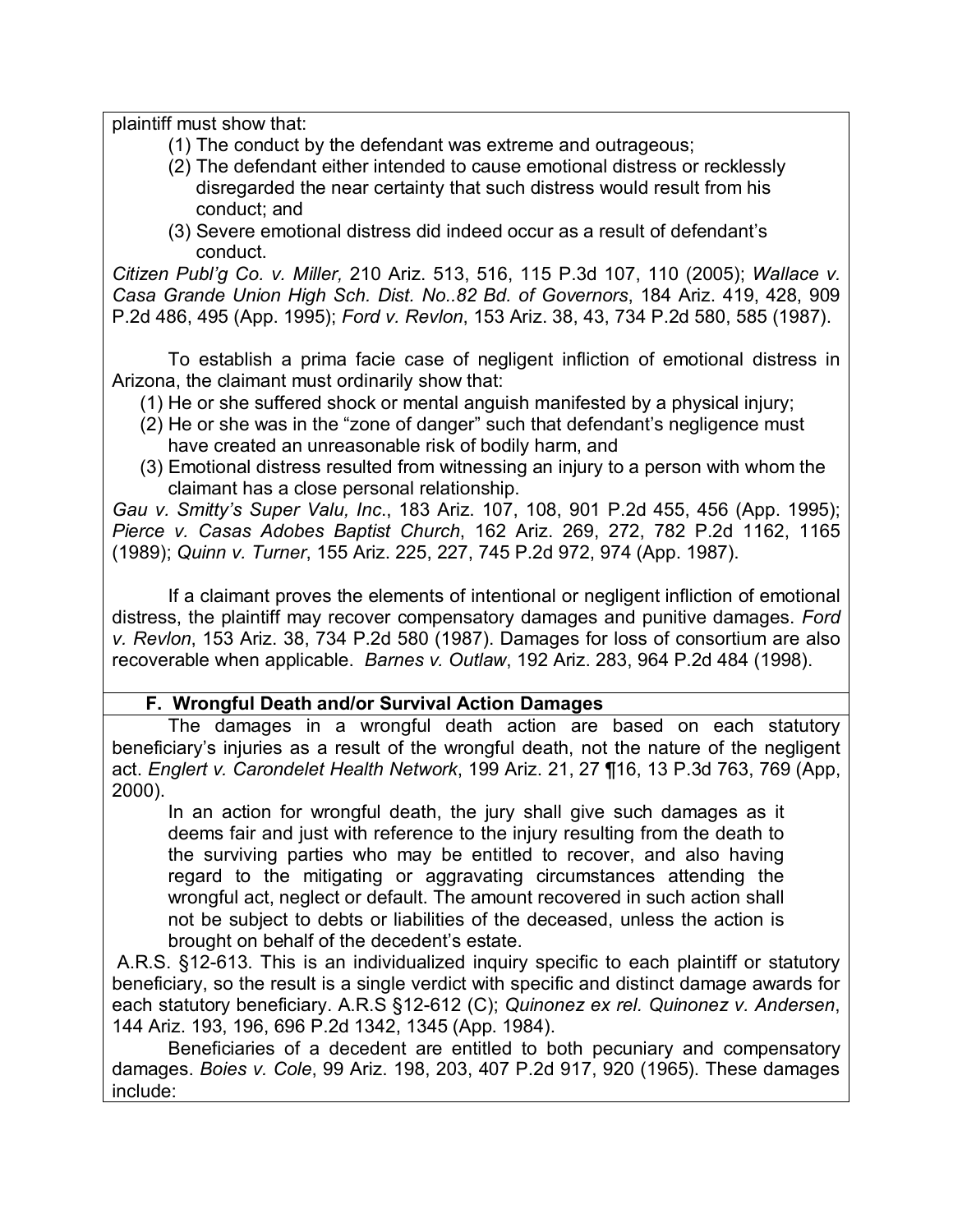- The loss of love, affection, companionship, care, protection, and guidance since the death and in the future;
- the pain, grief, sorrow, anguish, stress, shock, and mental suffering already experienced, and reasonably probable to be experienced in the future;
- $\bullet$  the income and services that have already been lost as a result of the death, and that are reasonably probable to be lost in the future;
- the reasonable expenses of funeral and burial; and
- the reasonable expenses of necessary medical care and services for the injury that resulted in the death.

RAJI (Civil) 4<sup>th</sup> ed., Personal Injury Damages 3 (2005); A.R.S. §12-613; *City of Tucson v. Wondergem,* 105 Ariz. 429, 433, 466 P.2d 383, 387 (1970); *Salinas v. Kahn*, 2 Ariz. App. 181, 195, 407 P.2d 134, 151 (1965); *Jeffery v. United States,* 381 F. Supp. 505, 510 (D. Ariz. 1974).

The term "aggravating circumstances" as used in A.R.S. §12-613 allows for the imposition of punitive damages in a wrongful death action. *Quinonez*, 144 Ariz. at 198, 696 P.2d at 1378. The "aggravating circumstances" which justify the imposition of punitive damages do not have to be directly involved in the event causing wrongful death itself as long as there is some causal link to the plaintiff's harm. *Id.* To be eligible to receive punitive damages, a statutory beneficiary must have suffered their own actual damages as well. *Quinonez*, 144 Ariz. at 198, 696 P.2d at 1378. No published case has ever addressed or interpreted "mitigating circumstances," in any context. *But see Haralson v. Fisher Surveying, Inc*., 201 Ariz. 1, 6 ¶20, 31 P.3d 114, 119 (2001)(holding that jury in wrongful death case considering punitive damages "should be instructed to consider all aspects of fairness and justice in deciding whether to award punitive damages," including effect of exemplary damages on deceased tortfeasor's heirs).

**G. Punitive Damages**

Punitive or exemplary damages are non-compensatory in nature. Punitive damages are to be awarded to punish the wrongdoer and deter others from emulating the wrongdoer's conduct. *Linthicum v. Nationwide Life Ins. Co.,* 150 Ariz. 326, 330, 723 P.2d 675, 679 (1986). These damages can be sought with respect to a number of different common law and statutory claims; punitive damages may also be sought in the context of an equity action. *See Nielson v. Flashberg*, 101 Ariz. 335, 419 P.2d 514 (1966)(fraud), *Schmidt v. American Leasco*, 139 Ariz. 509, 679 P.2d 532 (App. 1983)(consumer deception), *Jerman v. O'Leary*, 145 Ariz. 397, 701 P.2d 1205 (App. 1985)(breach of fiduciary duty), *Rawlings v. Apodaca*, 151 Ariz. 149, 726 P.2d 565 (1986)(breach of the covenant of good faith and fair dealing), *Nelson v. Cail*, 120 Ariz. 64, 582 P.2d 1384 (App. 1978)(intentional interference with contractual relations); A.R.S. §12-632 (unlawful motor vehicle subleasing), A.R.S. §12-731 (interception or disclosure of wire, oral or electronic communications), A.R.S. §13-2314.04 (racketeering), A.R.S. §23-1325 (defamation re. picketing and secondary boycotts), A.R.S. §41-1491.33 (fair housing discrimination); *Medasys Acquisition Corp. v. SDMS, P.C*., 203 Ariz. 420, 55 P.3d 763 (2002). *Olson v. Walker*, 162 Ariz. 174, 781 P.2d 1015 (App. 1989)(torts caused by intoxicated drivers); *Schmidt v. American Leasco*, 139 Ariz. 509, 679 P.2d 532 (App. 1983)(consumer deception); *Hyatt Regency Phoenix Hotel Co. v. Winston c. Strawn,* 184 Ariz. 120, 907 P.2d 506 (App. 1995)(legal malpractice); *Miller*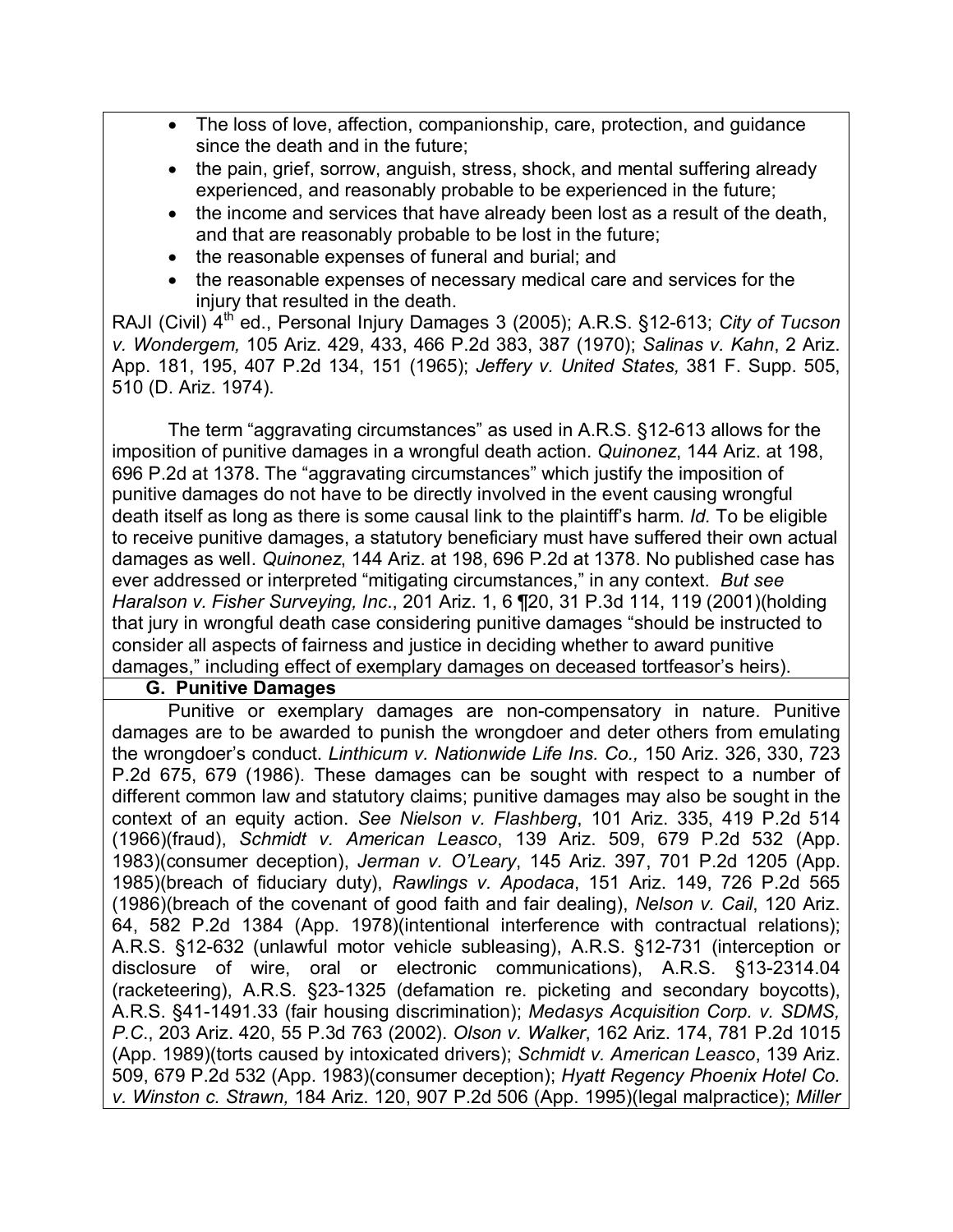*v. Kelly*, 212 Ariz. 283, 130 P.3d 982 (App. 2006)(medical malpractice); *Watts v. Golden Age Nursing Home*, 127 Ariz. 255, 619 P.2d 1032 (1980)(nursing home); *Ranburger v. S. pac. Transp. Co.*, 157 Ariz. 551, 760 P.2d 551 (1988)(personal injury); *Volz v. Coleman Co*., 155 Ariz. 567, 748 P.2d 1191 (1987)(products liability); *Thompson v. Better-Built Aluminum Product. Co., Inc.,* 171 Ariz. 550, 832 P.2d 203 (1992)(wrongful discharge); *Hilgeman v. Am. Mortg. Sec., Inc*., 196 Ariz. 215, 995 P.2d 1030 (App. 2000)(invasion of privacy).

Under Arizona law, punitive damages is not a standalone claim, rather it is a measure of damage permitted with respect to a cause of action recognized in Arizona. *Sisemore v. Farmers Ins. Co. of Ariz*., 161 Ariz. 564, 566, 779 P.2d 1303, 1305 (App. 1989). As such, the statute of limitation for the cause of action that also seeks recovery of punitive damages applies equally to the prayer for punitive damages. *See* A.R.S. §12-501 *et seq.* Punitive damages are awardable in tort cases but not cases where the sole recovery is for breach of contract. *See Tarnoff v. Jones*, 17 Ariz. App. 240, 497 P.2d 60 (1972); *Hudgins v. Sw. Airlines Co*., 212 Ariz. 472, 212 P.3d 810, *review denied* (App. 2009).

The concept of punitive damages embodies a rule for individualized punishment of a wrongdoer whose conduct toward the plaintiff is particularly outrageous –for it must be certain that the wrongdoer is being punished because his conduct actually caused the plaintiff's injuries. *Jacobson v. Superior Court*, 154 Ariz. 430, 432, 743 P.2d 41-, 412 (Ap. 1987). This civil punishment can be in addition to criminal sanctions. *Puz v. McDonald*, 140 Ariz. 77, 78-79, 680 P.2d 213, 214-15 (App. 1984). In addition to individuals, exemplary damages can be sought in commercial contexts as well, so long as the requisite elements are met. *Security Title Agency, Inc. v. Pope*, 219 Ariz. 480, 499, ¶86-89, 200 P.3d 977, 996 (App. 2008).

In determining whether punitive damages are awardable, the inquiry is focused upon the wrongdoer's mental state. *Lithicum*, 150 Ariz. at 330, 723 P.2d at 679. Plaintiff must show that defendant acted with an "evil hand" guided by an "evil mind." *Rawlings*, 151 Ariz. at 330, 723 P.2d at 679. The tortfeasor's conduct must surpass "gross negligence or mere reckless disregard of the circumstance." *Lithicum*, 150 Ariz. at 330, 723 P.2d at 679. A tortfeasor's "evil mind" manifests if he either "intended to injure the plaintiff" or "consciously pursued a course of conduct knowing that it created a substantial risk of significant harm to others." Gurule v. Ill. Mut. Life & Cas. Co., 152 Ariz. 600, 602, 734 P.2d 85, 87 (1987). This standard is satisfied by evidence that defendant's wrongful conduct was motivated by spite, actual malice, or intent to defraud. *Id.* The "requisite intent and outrageous and egregious conduct must occur in tandem with the conduct giving rise to the injury in order to recover punitive damages." *Saucedo v. The Salvation Army,* 200 Ariz. 179, 24 P.3d 1274 (App. 2001).

Arizona requires a punitive damages claim to be proven by clear and convincing evidence. *Lithicum*, 150 Ariz. at 331, 723 P.2d at 680.

#### **H. Diminution in Value of Damaged Vehicle**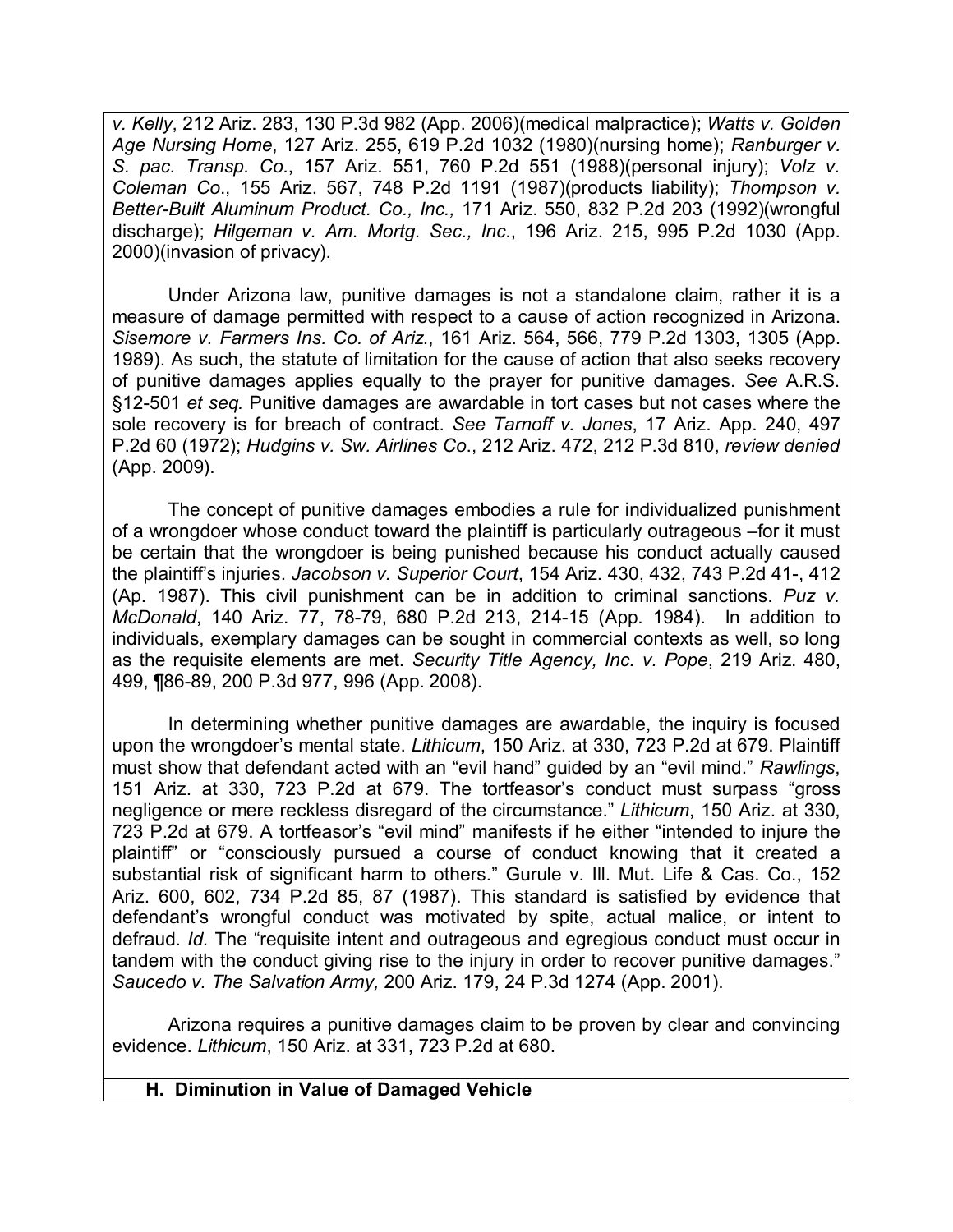"The measure of damages for injury to personal property when it is not destroyed is the difference in the value of the property immediately before and immediately after the injury." *Oliver v. Henry*, 260 P.3d 314 (Ariz. Ct. App. 2011). When the property is repaired or restored, "the measure of damages includes the cost of repair with due allowance for any difference between the value of the property before the damages and the value after repairs, as well as the loss of use." *Id.*

### **Evidentiary Issues**

## **A. Failure to Wear a Seat Belt**

The seat belt defense only applies when nonuse of the seat belt was unreasonable under the circumstances. *Law v. Super. Ct.,* 157 Ariz. 147, 157, 755 P.2d 1135, 1145 (1988). There may be circumstances when it is not unreasonable to refuse or to fail to use a seat belt. *Id.* It is the responsibility of the jury to determine whether the nonuse was negligent and whether, under the Arizona Constitution, the nonuse should reduce the recovery of the plaintiff. *Id.* The jury may choose not to apply the fault, even if the evidence of the fault is clear and undisputed. *Id.* In order for the defense to be applied, the nonuse of the seat belt must have either caused injuries which would not have occurred if the belt had been used or must have enhanced the injuries which did occur. *Id.* The evidence must show the degree of enhancement with reasonable probability. *Id.* The defendant asserting the defense has the burden of proving the existence of the necessary elements. *Id.*

Furthermore, the jury must be instructed that evidence of nonuse of the seat belt applies only to the issue of how much money to award the plaintiff and to no other issue. *Id.* To the extent that the jury finds the existence of the necessary elements and decides to apply the defense, it may reduce the plaintiff's damages by the amount it finds those damages were caused or enhanced by the nonuse of the seat belt.

## **B. Failure of Motorcyclist to Wear a Helmet**

In *Warfel v. Cheney*, the Court of Appeals recognized a helmet defense that applies when nonuse of a helmet was unreasonable under the circumstances. 157 Ariz. 424, 758 P.2d 1326 (App. 1988). Evidence of helmet availability may bear on the issue of whether plaintiff acted reasonably under the circumstances to minimize damages and avoid foreseeable harm to himself. Id. at 430, 758 P.2d at 1332.

## **C. Expert Testimony**

In July 2010, the Arizona legislature signed into law A.R.S. §12-2203 which imposed the *Daubert* standard on expert testimony in cases in Arizona. The federal *Daubert* standard requires expert testimony to be "the product of reliable principles and methods" and requires experts to have "reliably applie[d] the principles and methods to the facts of the case." *See Daubert v. Merrell Dow Pharm., Inc*. 509 U.S. 579, 588-590 (1993) (*Daubert* also requires the court to consider "the *Dauber*t factors," which include testing, peer review, error rate, and general acceptance.) In September 2011, the Arizona Supreme Court adopted an amendment to Arizona Rule of Evidence 702 to conform to the federal rule. The new language of Arizona Rule 702 is: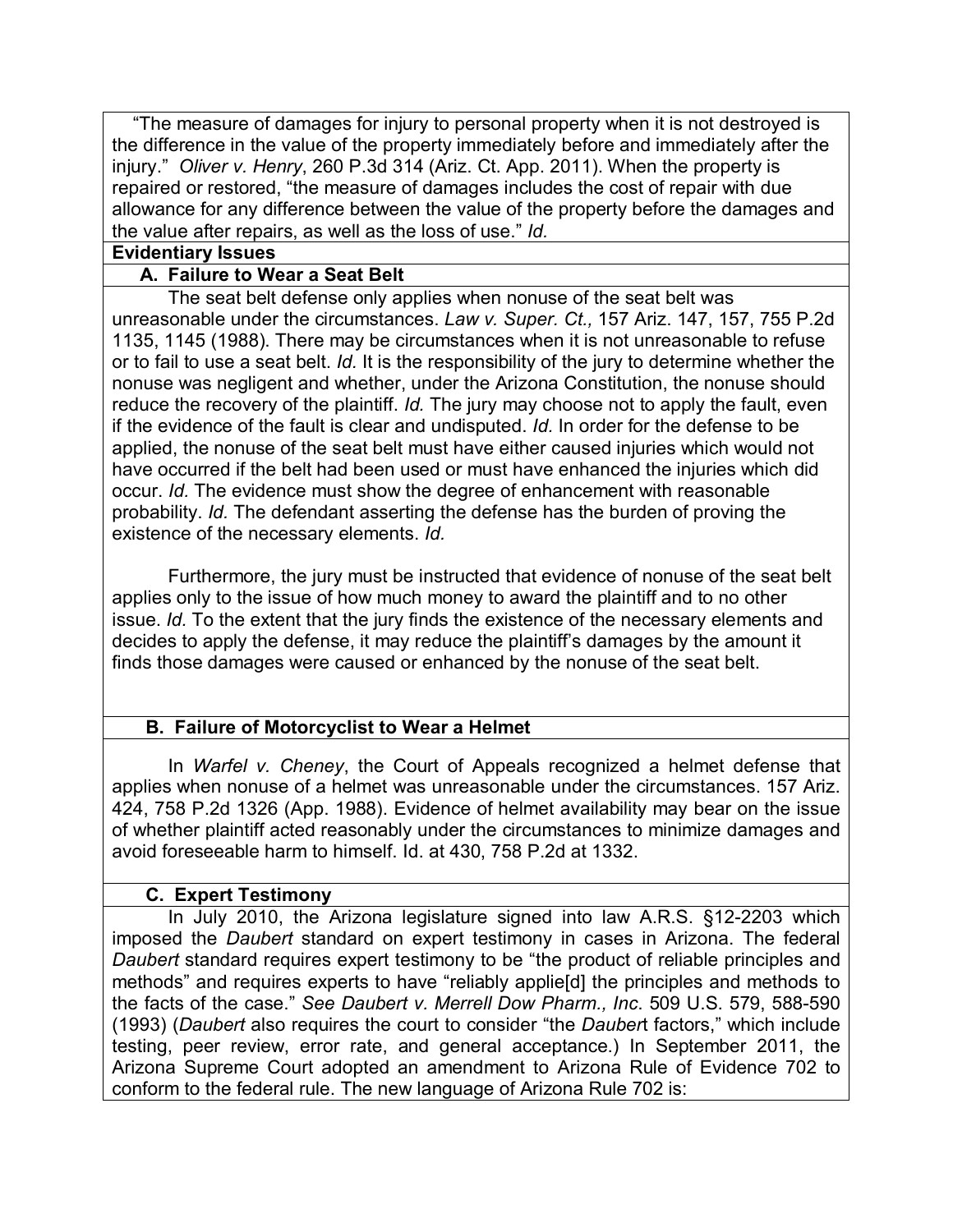A witness who is qualified as an expert by knowledge, skill, experience, training, or education may testify in the form of an opinion or otherwise if:

(a) the expert's scientific, technical, or other specialized knowledge will help the trier of fact to understand the evidence or to determine a fact in issue;

(b) the testimony is based on sufficient facts or data;

(c) the testimony is the product of reliable principles and methods; and

(d) the expert has reliably applied the principles and methods to the facts of the case.

### **D. Collateral Source**

.

In general, the collateral source rule allows a plaintiff to recover damages from a defendant even if they have already recovered from another source. *S. Dev. Co. v. Pima Capital Mgmt. Co.*, 201 Ariz. 10, 22, ¶ 33, 31 P.3d 123, 134 (App. 2002) *citing Norwest Bank (Minn.), N.A. v. Symington*, 197 Ariz. 181, 189, 3 P.3d 1101, 1109 (App. 2000). Compensation that a plaintiff has already received for her injuries from another source which is "fully independent" of the defendant, will not reduce any amount for which the defendant is liable. *Id.*

The collateral source rule, however, does not apply to actions brought pursuant to the Arizona Medical Malpractice Act. A.R.S. §12-565. A defendant health care provider may offer evidence of any amount or other benefit which is or will be payable as a benefit to the plaintiff as a result of the injury. A.R.S. §12-565(A). If defendant elects to introduce such evidence, the plaintiff may establish the amount she paid or contributed to secure her benefits and she may offer proof of any liens against the amount she recovers and/or right of subrogation. *Id.*

With the exception of medical malpractice cases, in which the doctrine has been abolished, the collateral source rule applies in all cases involving negligently caused damages. *Hall v. Olague*, 119 Ariz. 73, 74, 579 P.2d 577, 578 (App. 1978). Evidence of the past or future receipt of collateral source benefits by the injured party is inadmissible. *See, e.g. S. Dev. Co. v. Pima Capital Mgmt. Co.*, 201 Ariz. 10, 21, ¶33, 31 P.3d 123, 134 (App. 2001). The rule has been applied in a variety of contexts such as sick pay, fraternal benefit payments, government benefits, health insurance, gratuitously provided benefits, continued salary payments while disabled, and the portion of medical bills written off pursuant to a contract between the provider and an insurer. *Reixinger v. Ashton Co*., 9 Ariz. App. 406, 408, 453 P.2d 235, 237 (1969); *Lopez v. Safeway Stores, Inc*., 212 Ariz. 198, 202, 129 P.3d 487, 491 (App. 2006); *Hall*, 119 Ariz. 73, 75, 579 P.2d 577, 580.

#### **E. Recorded Statements**

An original writing, recording, or photograph is required in order to prove its content unless the Arizona Rules of Evidence or an applicable statute provides otherwise. Ariz.R.Evid. 1002. A duplicate is admissible to the same extent as the original unless a genuine question is raised about the original's authenticity or the circumstances make it unfair to admit the duplicate. Ariz.R.Evid. 1003. If a party introduces all or part of a recorded statement, an adverse party may require the introduction, at that time, of any other part, or any other recorded statement, that in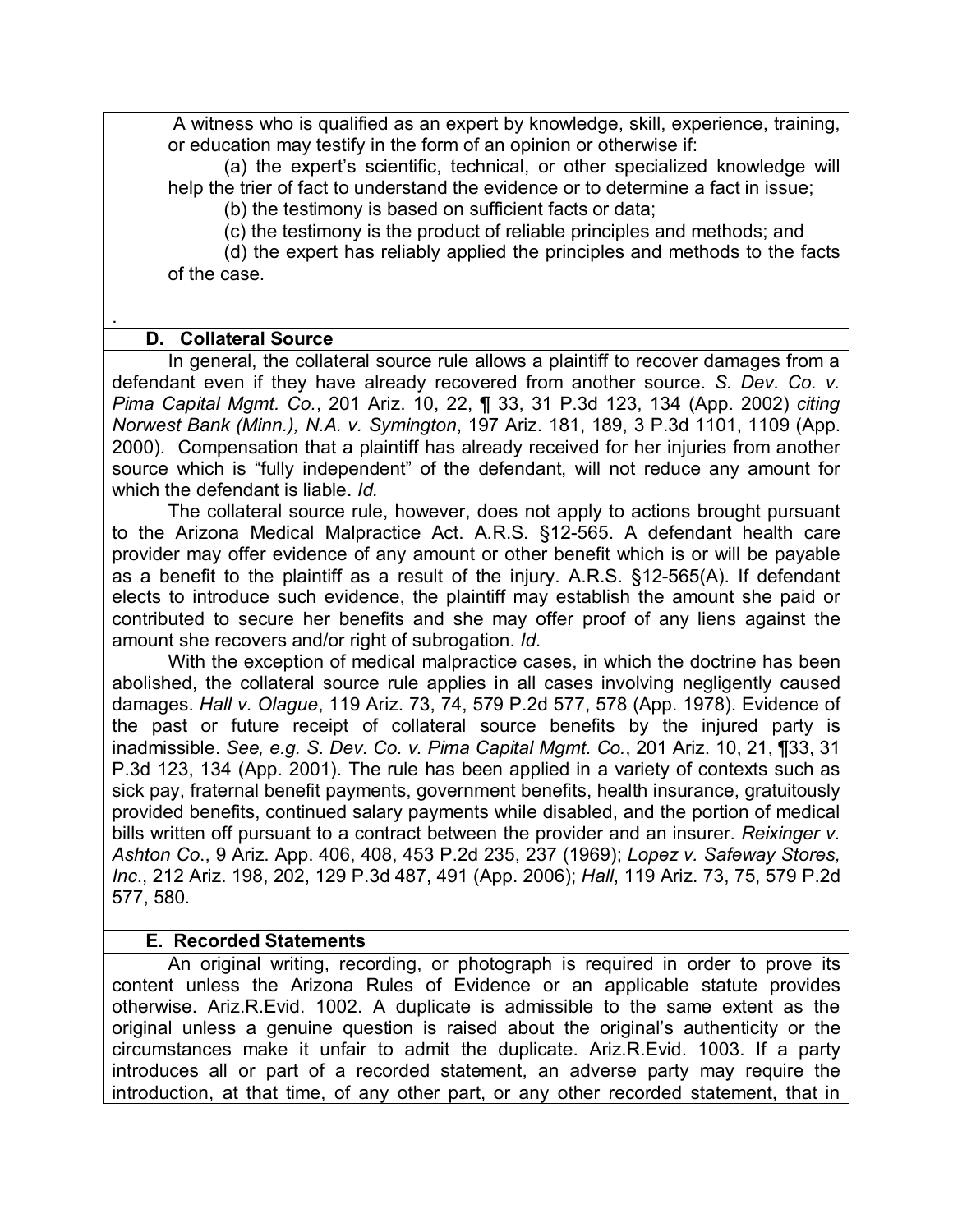#### fairness ought to be considered at the same time. Ariz.R.Evid. 1006.

#### **F. Prior Convictions**

Rule 609, Arizona Rules of Evidence governs impeachment of a witness through evidence that the witness has been convicted of a crime. Rule 609 applies to all witnesses, including criminal defendants who choose to testify in their defense. It represents one of the limited instances where specific acts of misconduct by a witness are admissible to impeach credibility, and the only instance where a specific act of misconduct may be proven for that purpose by independent evidence. *Amburgey v. Holan Division of Ohio Brass Co.,* 124 Ariz. 531, 606 P.2d 21 (1980). Rule 609 applies to civil cases, but the issue arises most frequently in criminal proceedings.

The conviction of a witness for a felony came to be viewed as a fact bearing on the witness' credibility, rather than a disqualification of the witness entirely. *State v. Hull,* 60 Ariz. 124, 132 P.2d 436 (1942). Under Ariz.R.Evid. Rule 609(a), a witness may be impeached, provided the trial court permits it, on the basis of: (1) a conviction of a crime punishable by death or by imprisonment for a period in excess of one year under the law under which the conviction was entered, and (2) on the basis of conviction of a crime involving a lesser potential punishment if the crime involved "dishonesty or false statement." To fall into the latter category, the crime must involve an element of deceit, untruthfulness or falsification. *Blankinship v. Duarte*, 137 Ariz. 217, 669 P.2d 994 (Ct. App. Div. 2 1983). A conviction for tax evasion has been held to meet this standard. *Id.*

If the trial court allows the impeachment evidence, the fact of the conviction can be elicited from the witness during cross-examination, or proven by extrinsic evidence. The fact that a conviction is on appeal does not render it inadmissible, but if evidence of such a conviction is allowed, then evidence of the appeal becomes admissible as well. Ariz.R.Evid. 609(e)

Rule 609(a)(1) applies to any conviction for a crime punishable by more than one year in prison—regardless of whether the crime has anything to do with truthfulness or is probative of the witness' credibility. To qualify under Rule 609(a)(1), a conviction need only be punishable by death or imprisonment in excess of one year. Rule 609(a)(1) does not state a requirement as to the sentence the witness actually received or served. Moreover, the issue is whether the crime was punishable by imprisonment in excess of one year under the law under which the witness was convicted—which law may or may not be Arizona law*. State v. Malloy*, 131 Ariz. 125, 127, 639 P.2d 315, 317 (1981).

Under Rule 609(a)(2), a conviction for any crime, including a misdemeanor or petty offence, that involves "dishonesty or false statement" may be admissible to impeach. No conviction of any sort is automatically admissible to impeach a witness. Even if the other conditions of Rule 609(a) are satisfied, a criminal conviction of a witness may not be used for impeachment unless the Court determines that its probative value outweighs its prejudicial effect. *Wilson v. Riley Whittle, Inc*., 145 Ariz. 317, 701 P.2d 575 (Ct. App. Div. 2). In the case of an older conviction, the Court must determine that the probative value of the older conviction substantially outweighs its prejudicial impact.

Any felony conviction has probative value on credibility. *Id.* Rule 609(a) places on the party seeking to impeach a witness with a conviction the burden to show that the probative value (on credibility) of the prior conviction outweighs its prejudicial effect. The Arizona Supreme Court has held, however, that the impeaching party generally "need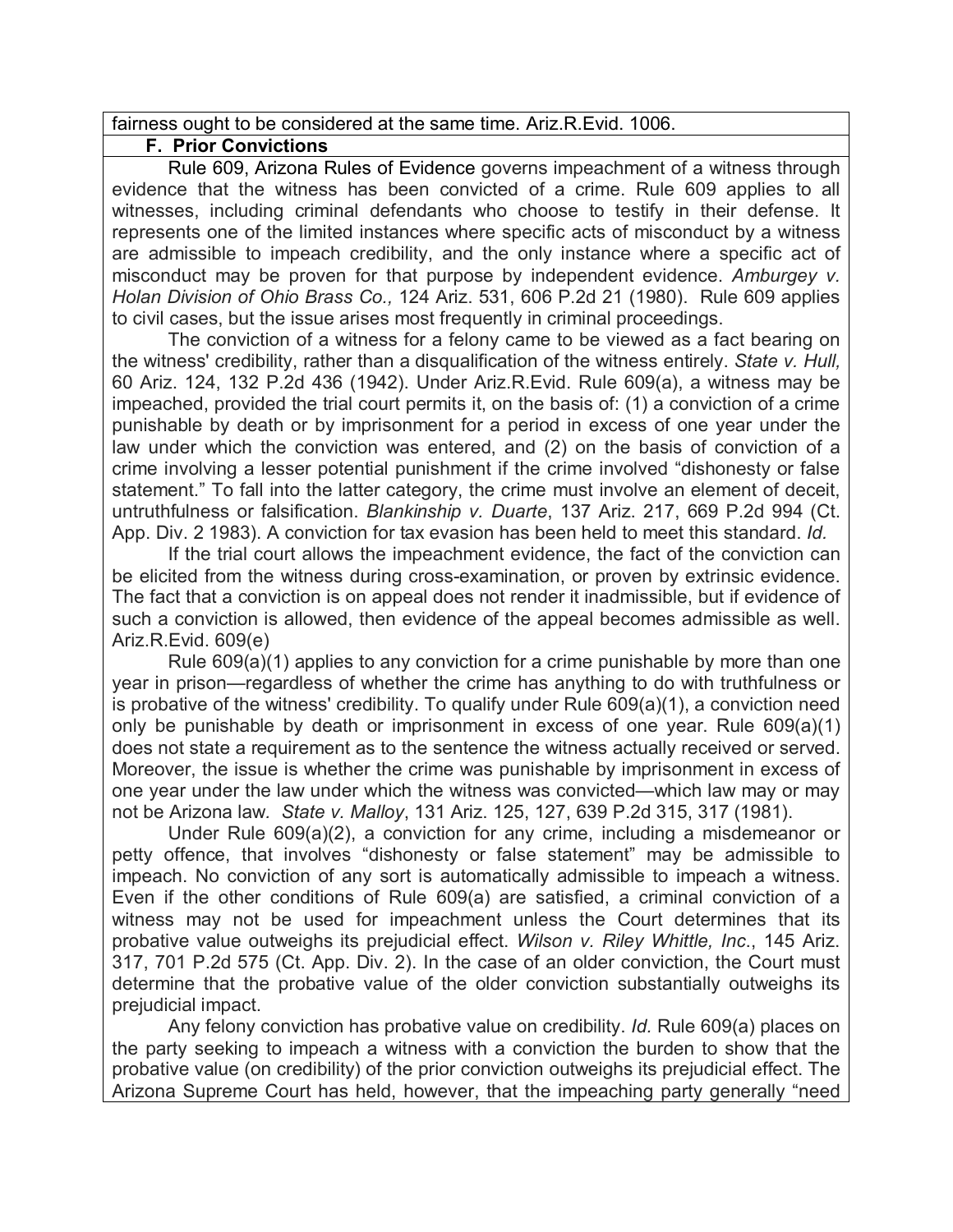only come forward with the date, place, and nature of the prior conviction in order to satisfy its initial burden of showing probative value." *State v. Dunlap*, 187 ARiz. 441, 930 P.2d 518 (Ct. App. Div. 1 1996); *State v. Williams*, 144 Ariz. 433, 437, 698 P.2d 678, 683 (1985). Thereafter, it is up to the opposing party to point out the prejudicial effect of admitting the prior conviction. *Id.* If the opposing party's evidence of unfair prejudice "successfully counters the probativeness of veracity inherent in any prior felony conviction**,"** the impeaching party must "present additional evidence of probative value to sustain its burden under Rule 609, Ariz.R.Evid." *Id.* The impeaching party may not show that the manner in which the crime was committed was especially serious; and the opposing party may not show any mitigating factors. *State v. Sustaita*, 119 Ariz. 583 P.2d 239 (1978); *State v. Britson*, 130 Ariz. 380, 636 P.2d 628 (1981).

In balancing probative value against prejudicial effect under Rule 609(a), the trial court should take into account the "impeachment value of the prior conviction, length of time since the prior conviction, the witness' history since the prior conviction, the similarity between the past and present crimes, the importance of the defendant's testimony, and 'the centrality of the credibility issue'" but these are not exclusive factors. *State v. Williams*, 144 Ariz. 433, 437, 698 P.2d 678, 683 (1985).

#### **Settlement**

#### **A. Offer of Judgment**

Under Rule 68, an offer of judgment is an offer communicated to an adverse party to "allow judgment to be entered in the action in accordance with the terms and conditions of the offer, with costs then accrued." Rule 68, Ariz.R.Civ.P. An implicit rather than explicit requirement of Rule 68 is that an offer of judgment be in writing. *Davis v. Discount Tire Co*., 182 Ariz. 571, 898 P.2d 520 (App. 1995).

Rule 68, Ariz.R.Civ.P. requires certain specificity. First, the offer must contain a specific monetary sum to settle the asserted causes of action. Second, if the offer is for the entry of a monetary judgment, then it is deemed to include all damages, taxable court costs, interest, and attorneys' fees, if any, sought in the case, unless the offer specifically excludes any attorneys' fees that have been sought. *Id.* Third, the offer must be specific enough so that it can be determined, at the time of judgment, whether the offer or the judgment favored the offeree. *Id.* Lastly, the offer must be sufficiently specific to support entry of a judgment based upon an acceptance. *Greenwald v. Ford Motor Company,* 196 Ariz. 123, 993 P.2d 1087 (App. 1996).

An offer for a specific amount "to include all taxable costs" does not comply with the terms of Rule 68(a) which requires that there be a monetary offer "plus costs then accrued." *Hales v. Humana of Arizona, Inc.*, 186 Ariz. 375, 923 P.2d 841 (App. 1996). When the offeror does not clearly indicate that the amount specified in the offer does not include taxable costs, as this provision of Rule 68 requires, or specifies that it does, it does so at its peril. *Id.* In that circumstance, the comparison that will eventually be drawn, to determine whether sanctions will be awarded, will be between the amount of the judgment obtained by the offeree and the amount of the offer less the costs incurred by the offeree as of the date the offer was made. *Id.* The fact that an offer of judgment is conditioned upon the offeree's agreement not to disclose the fact or amount of the offer does not render it unenforceable. *Powers v. Taser Intern., Inc*., 217 Ariz. 398, 174 P.3d 777 (Ct. App. Div. 1 2007). While Rule 68(b) provides that either party may file an offer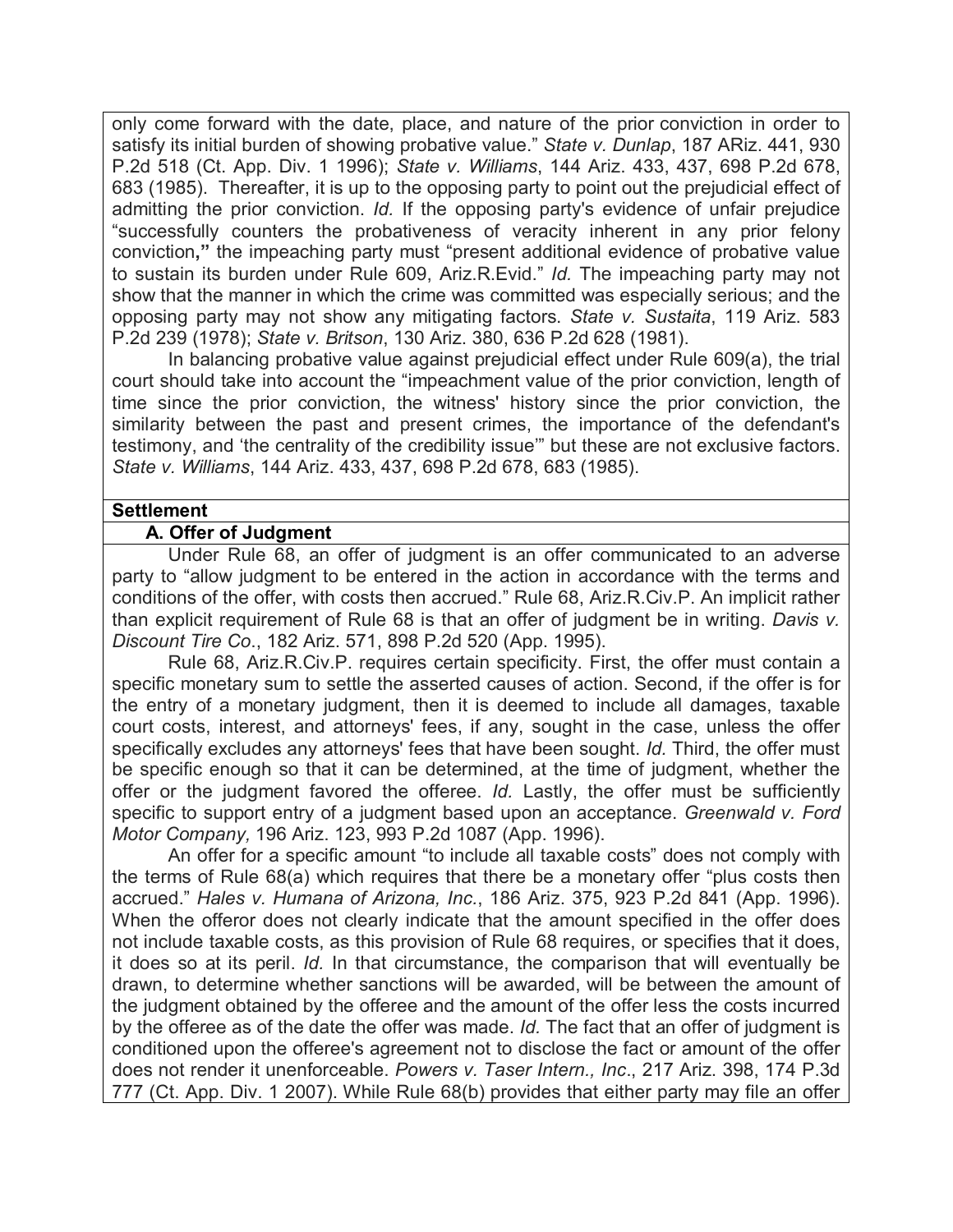of judgment and acceptance, the language that Rule 68 is permissive, and does not require either party to file the offer. *Id.* A stipulation for dismissal that embodies none of the offer of judgment's terms could also be employed. *Id.*

An offer of judgment remains effective for thirty (30) days after it is served, except in the case where the offer is made within sixty (60) days after service of the summons and complaint, in which case the offer remains effective for sixty (60) days after service. Rule 68, *Ariz.R.Civ.P.* An offer that is made within 45 days of trial is only effective for 15 days. *Id.* An offer of judgment is irrevocable during the effective period prescribed in Rule 68. *Mubi v. Broomfield*, 108 Ariz. 39, 492 P.2d 700 (1972); *Twin City Const. of Fargo, North Dakota v. Cantor*, 22 Ariz.App. 133, 524 P.2d 967 (1974). An offer that is not accepted within the specified time period is deemed to be withdrawn. *Id.* An offer that is not accepted may not be admitted into evidence except in a proceeding to determine costs, and may not be considered in determining whether or not an additur should be granted. *State v. Burton*, 20 Ariz.App. 491, 514 P.2d 244 (1973).

If the eventual judgment that is obtained is equal to, or more favorable to the party making the offer than, the terms of the offer**,** the party to whom the offer was made must pay double the costs incurred by the offeror after the offer was made, reasonable expert witness fees incurred by the offeror after the offer was made, and prejudgment interest on unliquidated claims which is to accrue from the date of the offer. *Fleitz v. Van Westrienen*, 114 Ariz. 246, 560 P.2d 430 (App. 1970). Amendments to Rule 68, effective January 1, 2008, substituted the language that sanctions are to be awarded if the offeree does not obtain a "more favorable judgment" than the offer**.**

Under Rule 68(g), if the eventual judgment includes an award of taxable costs or attorneys' fees, only those taxable costs and attorneys' fees determined by the court as having been reasonably incurred as of the date of the offer was made may be considered in determining whether that judgment was more favorable than the offer. *Berry v. 352 E. Virginia, L.L.C*., 228 Ariz. 9, 261 P.3d 784 (Ct. App. Div. 1 2011).

#### **B. Liens**

I. Healthcare Provider Liens

Health care providers who provide treatment to injured persons arising from the fault of another are entitled to a lien against the injured person's tort recovery for the reasonable and customary charges of the treatment rendered. A.R.S. §33-931. In order to perfect a lien pursuant to A.R.S. §33-931, the lienholder must record in the county where the treatment was rendered, within 30 days of the first date of service, a lien that sets forth the following information:

- (1) The name of the patient;
- (2) The name and address of the health care provider;
- (3) The dates of service;
- (4) The amount owed; and

(5) The name of those alleged to be responsible for paying the damages. A.R.S. §33-923 (A).

A timely perfected statutory health care provider lien is enforceable against the patient's recovery, the tortfeasor liable for the damages, or the tortfeasor's insurance company. A.R.S. §33-934(A). The lien holder may not pursue the patient beyond the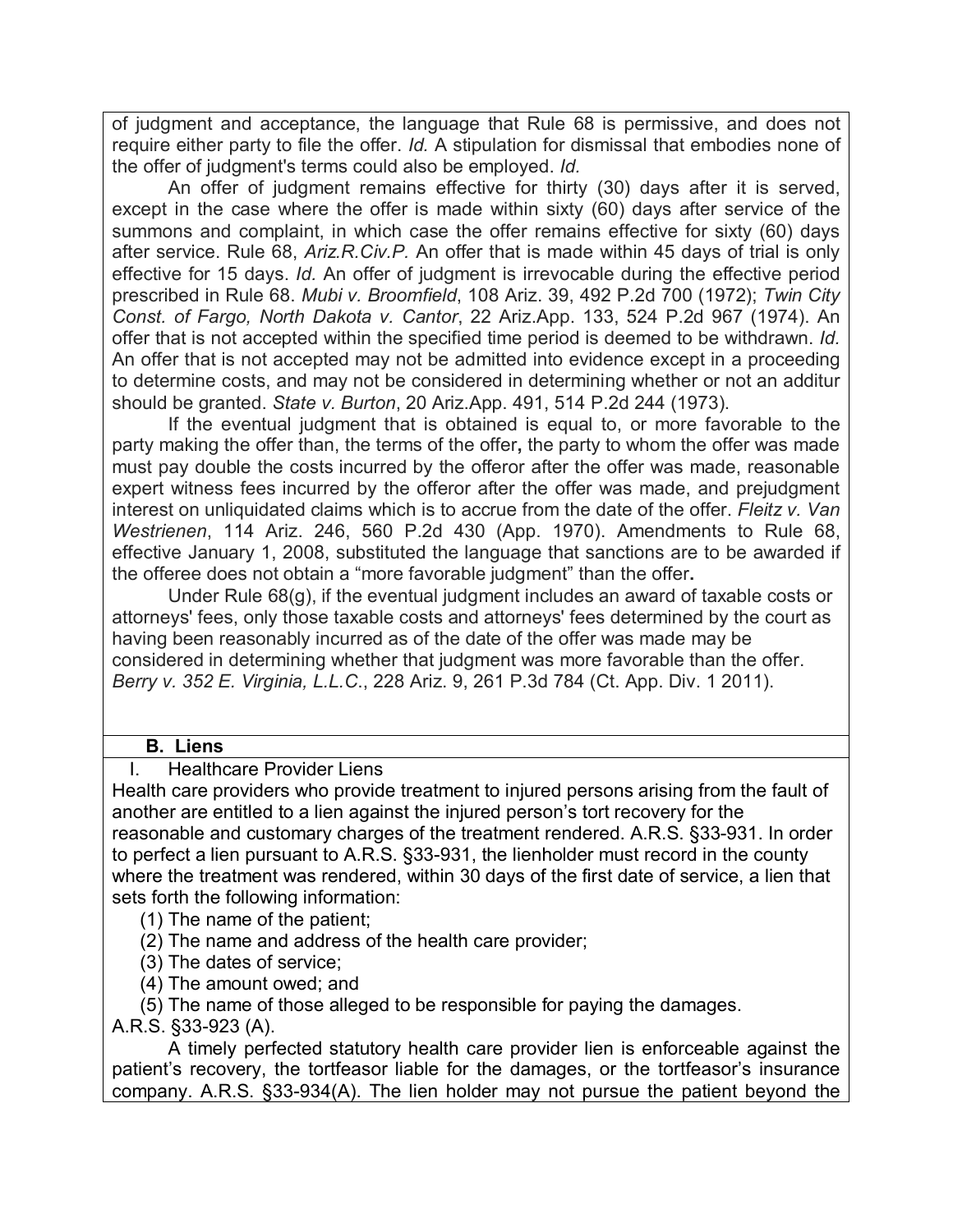amount of the tort recovery. *Blakenbaker v. Jonovich*, 205 Ariz. 383, 387, ¶19, 71 P.3d 910, 914 (2003).

In an action to enforce a statutory health care provider lien, the lien holder is only entitled to recover its customary charges. A.R.S. §33-913(A). The only defenses to a lien enforcement action are: (1) that the charges sought are not the customary charges; and/or (2) that the care or treatment was not reasonable or necessary. A.R.S. §33- 934(B). A statutory health care provider lien is not enforceable against wrongful death recoveries. The lien is only enforceable against a recovery of medical expenses by the decedent's estate. Gartin v. St. Joseph's Hosp. & Med. Ctr., 156 Ariz. 32, 749 P.2d 941 (App. 1988).

II. Arizona Health Care Cost Containment System (AHCCCS) Lien

A.R.S. §36-2915(A) permits an AHCCCS entity to pursue a lien against a third party or monies payable from accident insurance, liability insurance, workers' compensation, health insurance, medical payment insurance, underinsured coverage, uninsured coverage, or any other first of third party source.

In order to have a valid, enforceable AHCCCS lien, it must be properly perfected. If the AHCCCS entity fails to properly record its lien as required its lien as required by A.R.S. §36-2915, it may still recover the expenses paid on behalf of the beneficiary under A.R.S. §12-962, but its recovery is limited to only third party proceeds. A.R.S. §12-962(A). The AHCCCS entity may enforce its lien against the AHCCCS beneficiary, the tortfeasor, or the tortfeasor's insurance company under the provisions set forth in A.R.S. §36-2916. A.R.S. §36-2916(B).

An AHCCCS entity lien holder is required to reduce its lien. IN determining the amount of the reduction, the entity considers: (1) the nature and extent of the illness; (2) the sufficiency of insurance or other sources of indemnity; and (3) any other factor relevant to determining a fair and equitable settlement. A.R.S. §36-569.01(I).

# III. ERISA Liens

An action to enforce an ERISA lien is governed by 29 U.S.C. §1132, and can be brought by the Secretary, a participant, beneficiary or fiduciary. The Secretary has broad power to bring an action to "enjoin any act" or "enforce any provision" of the Act. 29 U.S.C. §1132(a)(3). An ERISA plan is not statutorily required to reduce its lien. As a

# IV. Medicare's Right of Reimbursement

While Medicare reoutinely pays claims presented, pursuant to the provisions of the Medicare Secondary Payer statute, it considers those payment to be "secondary" to any other available coverage. 42 U.S.C. §1395y(b)(2)(B)(ii). The Medicare Secondary Payer statute governs Medicare's "lien" rights and provides that when a Medicare beneficiary is injured as the result of the negligence of another, the medical expenses should be paid by the "primary plan." 42 C.F.R. §411.46; 42 U.S.C. §1395y(b)(2)(A)(ii). However, to facilitate the coordination of treatment and benefits, Medicare often pays the medical expenses up from as a "conditional payment." 42 U.S.C. §1395y(b)(2)(B). Medicare is then entitled to recover from the "primary plan" the "conditional payment' made on behalf of the beneficiary. *Id*. The "primary plans" against which Medicare had a right of recovery include liability insurance no-fault insurance, medical payments, PIP, and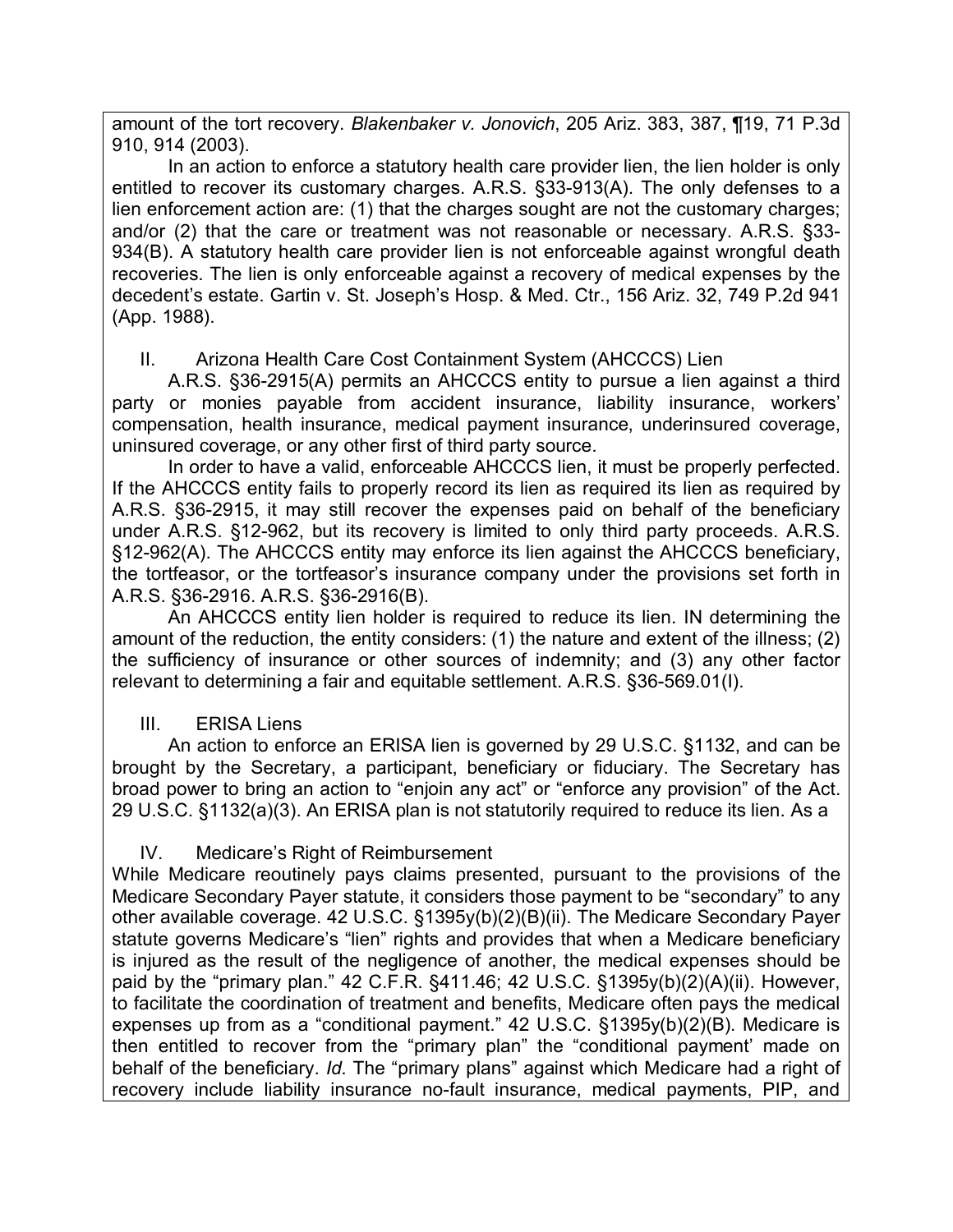uninsured/underinsured motorist coverage. 42 U.S.C. §1395y(b)(2)(A)(ii). There is no formal perfection requirement in order for Medicare to have a valid enforceable lien. The right of reimbursement arises upon Medicare's issuance of a "conditional payment" on behalf of the beneficiary. 42 U.S.C. §1395y(b)(2)(B)(ii).

# V. Worker's Compensation Lien

An injured worker who makes a claim for workers' compensation benefits may also pursue a claim against the person(s) alleged to have caused the injury. A.R.S. §23- 1023. However, if the injured worker pursues a third party recovery, the workers' compensation carrier is entitled to a lien for the amount of benefits paid on his/her behalf. A.R.S.§23-1023(C).

## **C. Minor Settlement**

Wrongful death settlements involving minors must be approved by a probate court acting as or after appointing a guardian *ad litem*, as with any settlement of any claim on behalf of a minor. *In re Millman*, 101 Ariz. 54, 64, 415 P.2d 877, 887 (1966).

# **D. Negotiating Directly with Attorneys**

In accordance with Arizona Rules of Professional Conduct, Rules 4.2, 4.3, and 5.5(b), lawyers ethically may not negotiate with an opposing party's non-lawyer public adjuster if the adjuster is not supervised by a lawyer. A lawyer may communicate directly with an opposing party who is "represented" by a public adjuster if the adjuster is not supervised by a lawyer or authorized to practice law. *See* State Bar of Arizona, Formal Op. 99-07 (1999).

# **E. Confidentiality Agreements**

Confidentiality agreements like all settlement provisions are contracts and can only be set aside for the same reasons that any other contract could be rescinded, such as fraud, duress, or undue influence.

## **F. Releases**

In Arizona, a covenant not to execute does not extinguish the plaintiff's cause of action whereas a release abandons a claim or right to the person against whom the claim exists or the right is to be enforced or exercised." *A Tumbling-T Ranches v. Flood Control Dist. of Maricopa County*, 220 Ariz. 202, 209, 204 P.3d 1051, 1058 (2008). (quotations omitted).

## **Transportation Law**

## **A. State Speed Limits**

Arizona's speed limit laws are governed by A.R.S. § 28-701, which generally provides that a speed is too great and unreasonable if a vehicle drives in excess of the following speeds:

- a. 15 mph approaching a school crossing
- b. 25 mph in a business or residential district
- c. 65 mph in other locations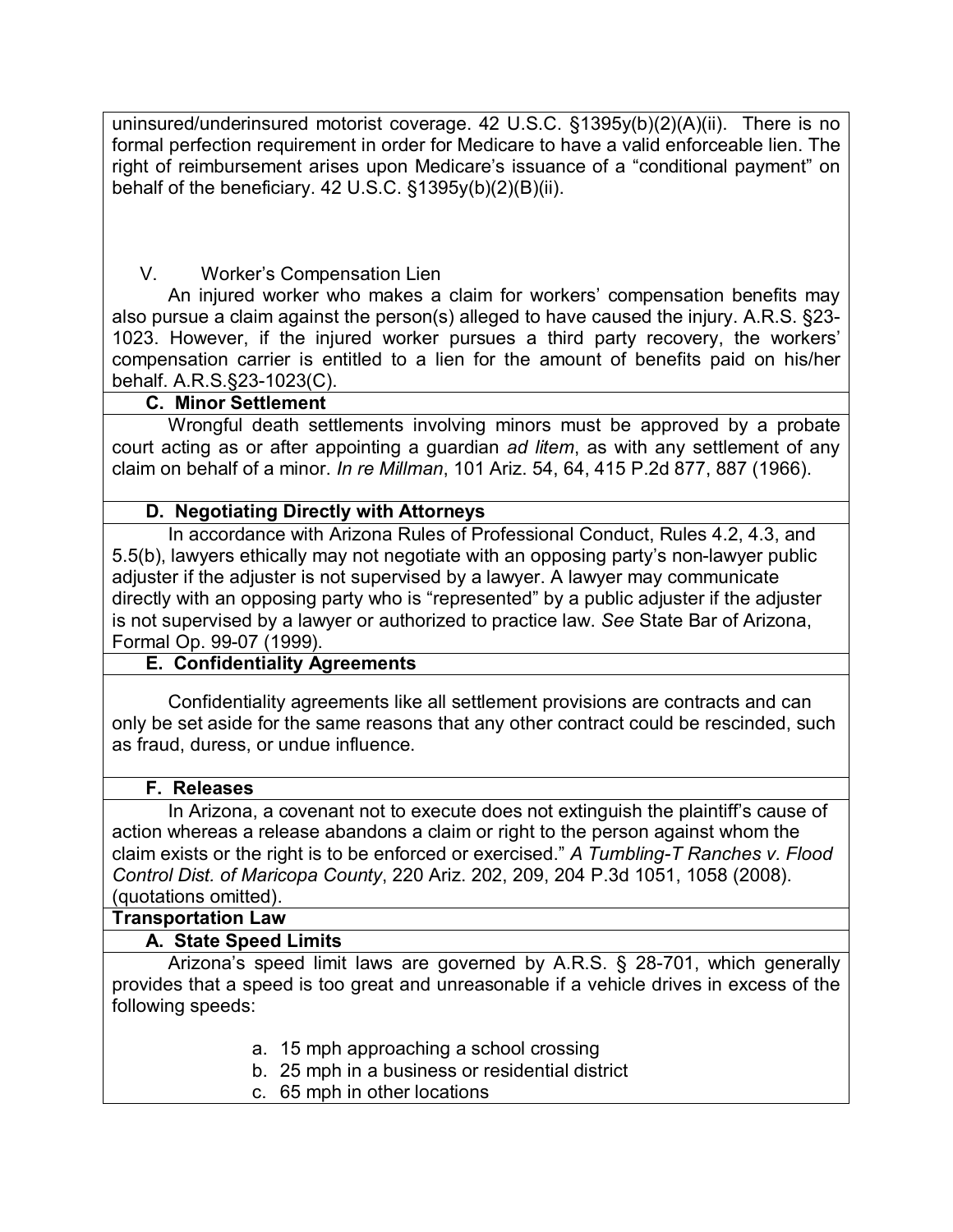See A.R.S. § 25-701. These speed limits may be adjusted by authorities if they determine that the maximum speed permitted is greater or less that is reasonable or safe. A.R.S. §§ 28-702 and 28-703.

## **B. Overview of State CDL Requirements**

1. Classes of CDL Licenses

Class A –

Required to operate a combination vehicle (truck and trailer) if the GVWR of the trailer is 10,001 pounds or more, and when added to the GVWR of the power unit (truck), the combined weight rating (GCWR) is 26,001 or more pounds.

Class B –

Required to operate any vehicle with a GVWR of 26,001 pounds or more. A trailer may be towed if the GVWR of the trailer is 10,000 pounds or less. Class C –

Required to operate any vehicle with a GVWR of 26,000 pounds or less, if the vehicle is required to be placarded to transport hazardous materials or transports 16 or more passengers, including the driver.

- 3. Requirements for obtaining a CDL
	- a. To qualify for an Arizona CDL, one must have Arizona as his state of domicile.
	- b. A first time CDL applicant must obtain a CDL instruction permit to operate a vehicle requiring a CDL on the highway. The CDL instruction permit is valid for six months. The minimum age for a CDL is 21. An individual may apply for an intrastate CDL, valid only in Arizona, if at least 18 years old.
	- c. Both a knowledge and skills test is required.
		- (1) An applicant must correctly answer 80% of the questions on the knowledge test in order to achieve a passing score
		- (2) An applicant must complete a road/skills test in the class of vehicle he is wanting to obtain a license for.
	- d. All commercial drivers must maintain a current Medical Examiner Certificate completed as required by CFR 391.43. These forms are not good for more than two years.
- 4. Renewal of CDL
	- a. Arizona issues a 5-year CDL. Drivers are responsible for renewing their CDL before the expiration date.
	- b. To renew, the person must bring the current CDL and properly completed Medical Examiner Certificate or DOT card to any CDL office in the state.

#### **Insurance Issues**

#### **A. State Minimum Limits of Financial Responsibility**

Arizona requires drivers to maintain the following insurance coverage and limits: (1) \$15,000 for bodily injury to or death of one person in any one accident (2) \$30,000 for bodily injury to or death of two or more persons in any one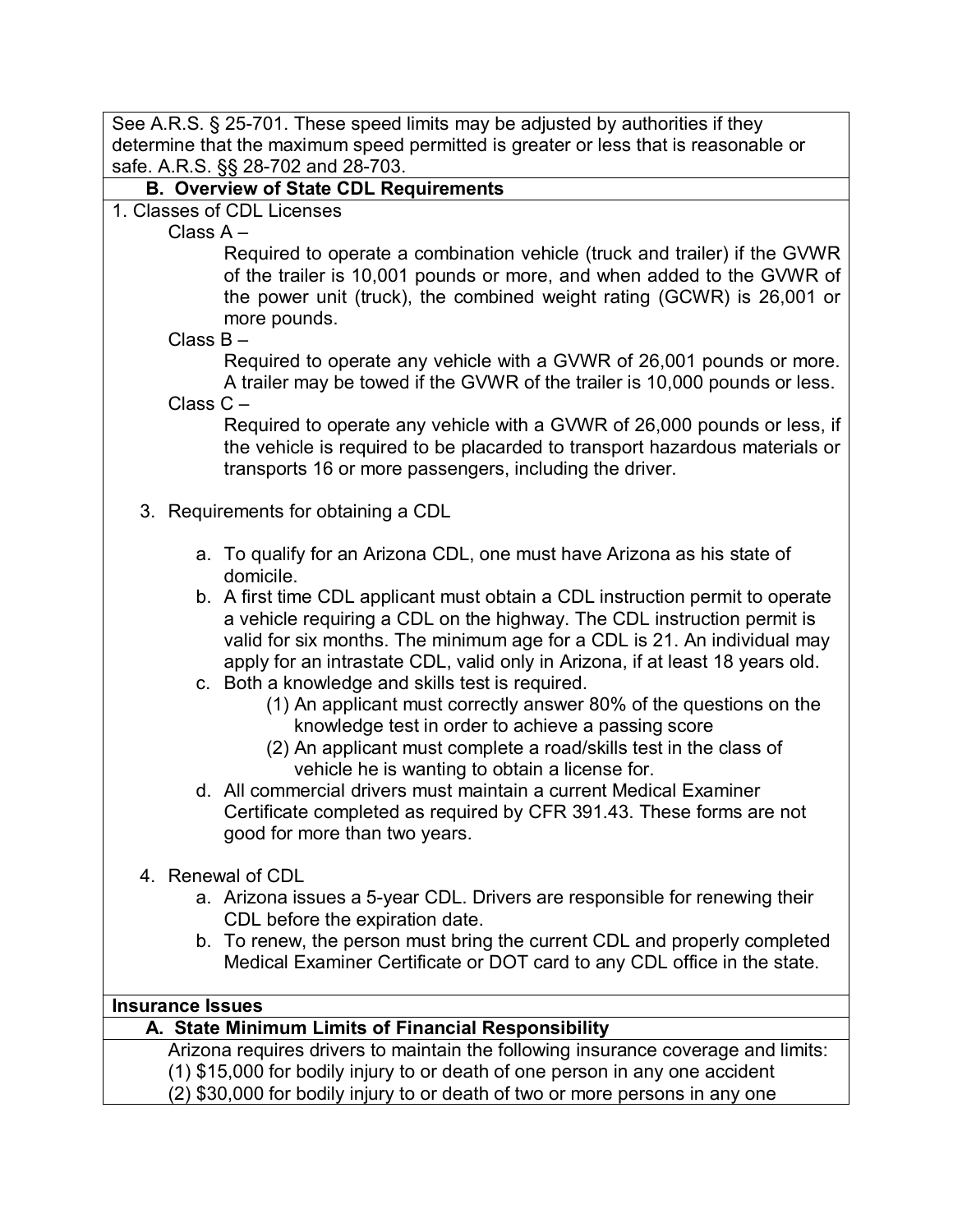accident

(3) \$10,000 for injury to or destruction of property of others in any one accident. A.R.S. §28-4009.

# **B. Uninsured Motorist Coverage**

A.R.S. §20-259.01 mandates that insurers offer uninsured motorist coverage (UM) and underinsured motorist coverage (UIM) in writing. However, the statute does not require the offer to contain an explanation of the nature of UM/UIM insurance. *Tallent v. Nat'l Gen. Ins. Co*., 185 Ariz. 266, 267, 915 P.2d 665, 666 (1996). The offer need only be "reasonably calculated to bring to the insured's attention that which is being offered." *Giley v. Liberty Mut. Fire Ins. Co*., 168 Ariz. 306, 307, 812 P.2d 1124, 1125 (App. 1991).

Satisfying the "written notice" provision of A.R.S. §20-259.01 or its requirement to "make available" the coverage does not require that that insurance producer or insurer translate the offer from English into Spanish so that a Spanish speaker may understand the terms. "It only requires that the insurance producer make an offer that, if accepted, would bind the insurer to provide the offered coverage." *Ballesteros v. Am. Standard Ins. Co. of Wisconsin*, 226 Ariz. 345, 349, 248 P.3d 193, 197 (2011).

The insurer may, and often does, delegate to insurance producers its statutory duty under A.R.S. §20-259.01 to offer UM/UIM coverage in writing. *Millers Nat'l Ins. Co. v. Taylor Freeman Ins. Agency*, 161 Ariz. 490, 779 P.2d 365 (App. 1989). If the producer accepts this delegation, he must comply with the statute as though he were the insurer. *Id.* Accordingly, the producer's failure to comply may subject him to liability both to the insured and the insurer. *Ballesteros*, 226 Ariz. at 349, 248 P.3d at 197.

#### **C. No Fault Insurance**

Arizona does not utilize no-fault insurance.

## **D. Unfair Claims Practices**

The Arizona Unfair Claim Settlement Practices Act (the "Act") is found at A.R.S. §20-461. The Act expressly provides that its provisions do not create a private right or cause of action. A.R.S. §20-416(C); *Melancon v. USAA Cas. Ins. Co.,* 174 Ariz. 344, 347, 849 P.2d 1374, 1377 (App. 1992). Instead, the statute provides an administrative remedy to the Director of Insurance if an insurance company performs certain enumerated actions with such frequency as to indicate a general business practice. *Id.* The express provisions of the Act and the Department of Insurance regulations promulgated thereunder are not standards of conduct in and of themselves by which an insurance company is to be evaluated in handling an individual claim for purposes of creating a claim for bad faith. *Franks v. United States Fid. & Guar. Ins. Co.,* 149 Ariz. 291, 718 P.2d 193 (App. 1985).

#### **E. Bad Faith Claims**

Insurance bad faith is based on the implied covenant of good faith and fair dealing which is implied by law into all contracts, including insurance policies. *Rawlings v. Apodaca,* 151 Ariz. 149, 153, 726 P.2d 565, 569 (1986); *Wagenseller v. Scottsdale Mem. Hosp*. 147 ARiz. 370, 383, 710 P.2d 1025, 1038 (1985). The cause of action for insurance bad faith is an intentional tort; however, the intent required is the intent simply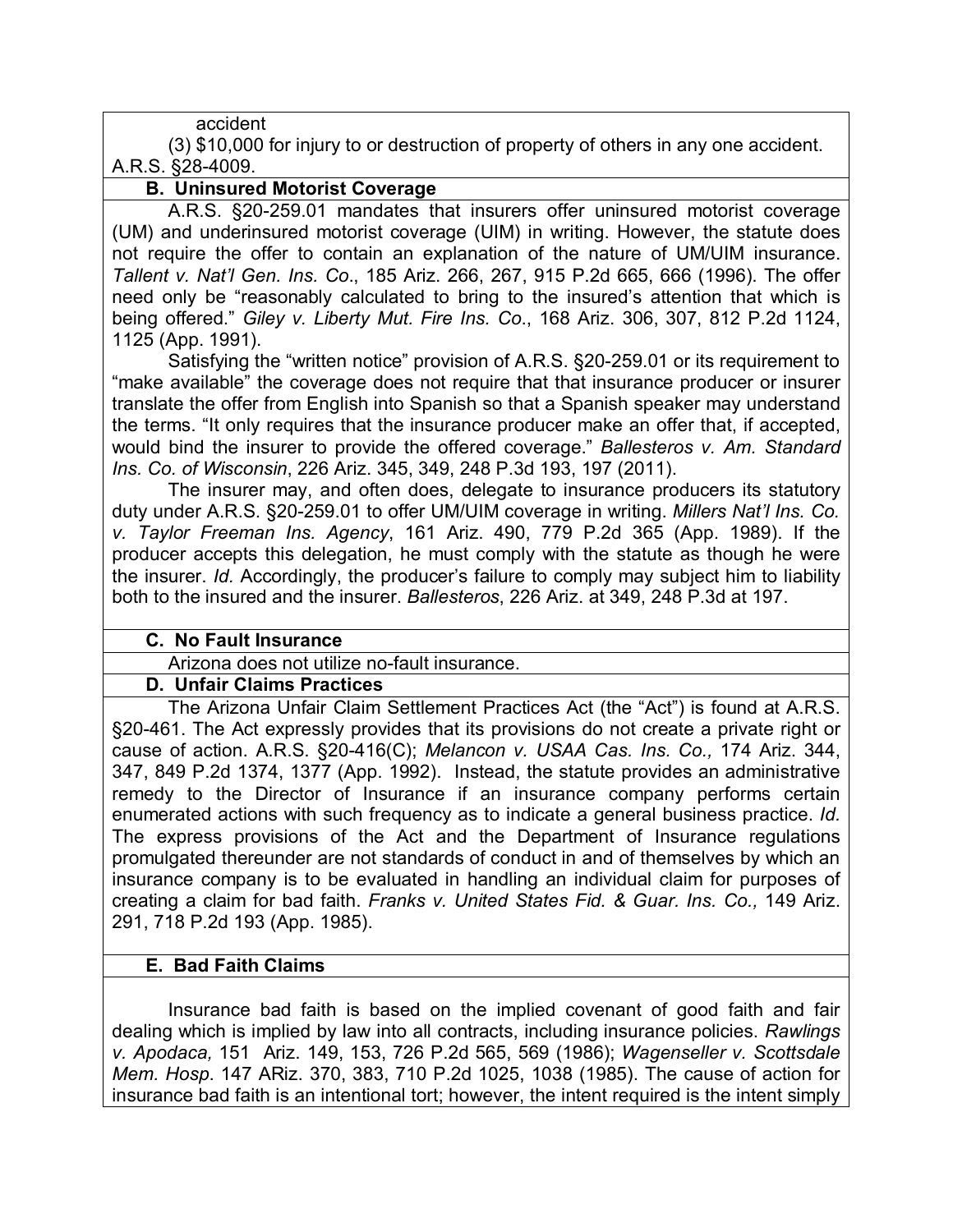to commit the improper act without a reasonable belief that its action is permissible under the policy. *Noble v. Nat'l Life Ins. Co.*, 128 Ariz. 188, 189, 624 P.2d 866, 867 (1981). The cause of action is said to arise from the contractual relationship between the insured and the insurer. *Leal v. Allstate Ins. Co*., 199 Ariz. 250, 17 P.3d 95 (2000); *Taylor v. State Farm Mut. Auto. Ins. Co*., 185 Ariz. 174, 913 P.2d 1092 (1996). Therefore, the duty of good faith and fair dealing is owed to the insured and a stranger to the insurance contract has no claim for bad faith, absent an assignment, against the insurance company pertaining to its performance of its contractual duties. *Fobes v. Blue Cross & Blue Shield of Ariz.*, 176 Ariz. 407, 409, 861 P.2d 692, 695 (App. 1993). The duty of good faith is mutual and requires that neither party act in a way that damages the rights of the other party to receive the benefits which flow from the contractual relationship. *Taylor*, 185 Ariz. at 176, 913 P.2d at 1094.

A cause of action for insurance bad faith is governed by the tort statute of limitations, A.R.S. §12-542. The statute of limitations begins to run in a first party claim from the date that the insurance company intentionally denies, fails to process or fails to pay the insured's claim. *Ness v. W. Sec. Life Ins. Co*., 174 Ariz. 497, 500, 851 P.2d 122, 125 (App. 1992). However, the period only begins to run if the decision by the insurance company is clear and unequivocal. *Id.* In a third party failure-to-settle situation, the bad faith claim against the insurer does not accrue and the limitations period does not begin to run until the excess judgment against the insured becomes final and nonappealable. *Taylor*, 185 Ariz. at 179, 913 P.2d at 1097.

In order to establish a prima facie case of bad faith, it must be shown that the insurance company acted both (1) unreasonably toward its insured and (2) knowing it was acting unreasonably or with reckless disregard as to the reasonableness of its actions. *Clearwater v. State Farm Mut. Auto. Ins. Co*., 164 Ariz. 256, 260, 792 P.2d 719, 723 (1990); *Trus Joist Corp. v. Safeco Ins. Co*., 153 Ariz. 95, 104, 735 P.2d 125, 134 (App. 1986). The tort arises when the insurer commits consciously unreasonable conduct. *Walter v. Simmons*, 169 Ariz. 229, 818 Ariz. 214 (App. 1991). The insurer must intend the act or omission and form that intent without a reasonable basis or fairly debatable grounds for its action. *Rawlings*, 151 Ariz. at 160, 726 P.2d at 576.

First party and third party bad faith claims both arise from the same implied duty of good faith and fair dealing. *Clearwater v. State Farm Mut. Auto. Ins. Co*., 164 Ariz. 256, 258, 792 P.2d 719, 721 (1990). The burden of proof to establish a breach of the implied covenant of good faith and fair dealing is a preponderance of the evidence. *Schwartz v. Farmers Ins. Co. of Ariz*., 166 Ariz. 33, 36, 800 P.2d 20, 23 (App. 1990). In order to comply with its duty of good faith and fair dealing, the insurance company must give equal consideration to the interests of its insured in deciding whether to settle or to continue to defend a claim. *Clearwater*, 164 Ariz. at 259, 792 P.2d at 722.

In determining whether an insurer has acted in bad faith in refusing to settle a claim, the test is generally whether a prudent insurer without consideration of policy limits and acting as if it alone would be responsible for the judgment would have settled the claim. *General Acc. Fire & Life Assur. Corp. v. Little*, 103 Ariz. 435, 441-42, 443 P.2d 690, 696-97 (1968). In evaluating whether equal consideration was provided